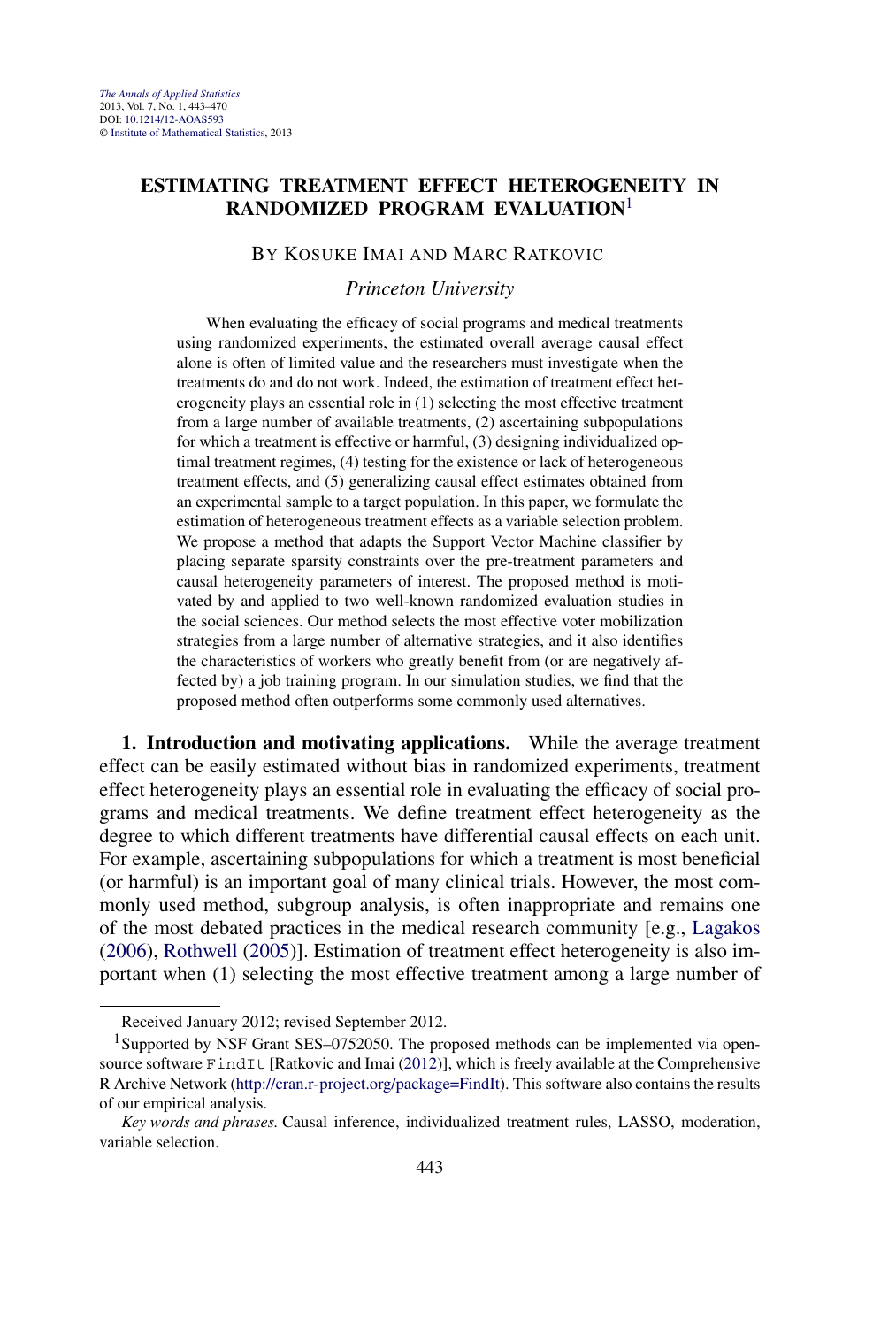available treatments, (2) designing optimal treatment regimes for each individual or a group of individuals [e.g., [Cai et al.](#page-25-0) [\(2011\)](#page-25-0), [Gunter, Zhu and Murphy](#page-25-0) [\(2011\)](#page-25-0), [Imai and Strauss](#page-25-0) [\(2011\)](#page-25-0), [Manski](#page-26-0) [\(2004\)](#page-26-0), [Moodie, Platt and Kramer](#page-26-0) [\(2009\)](#page-26-0), [Pineau](#page-26-0) [et al.](#page-26-0) [\(2007\)](#page-26-0), [Qian and Murphy](#page-26-0) [\(2011\)](#page-26-0)], (3) testing the existence or lack of heterogeneous treatment effects [e.g., [Crump et al.](#page-25-0) [\(2008\)](#page-25-0), [Davison](#page-25-0) [\(1992\)](#page-25-0), [Gail and](#page-25-0) [Simon](#page-25-0) [\(1985\)](#page-25-0)], and (4) generalizing causal effect estimates obtained from an experimental sample to a target population [e.g., [Cole and Stuart](#page-25-0) [\(2010\)](#page-25-0), [Frangakis](#page-25-0) [\(2009\)](#page-25-0), [Green and Kern](#page-25-0) [\(2010b\)](#page-25-0), [Hartman, Grieve and Sekhon](#page-25-0) [\(2010\)](#page-25-0), [Stuart et al.](#page-27-0) [\(2011\)](#page-27-0)]. In all of these cases, the researchers must infer how treatment effects vary across individual units and/or how causal effects differ across various treatments.

Two well-known randomized evaluation studies in the social sciences serve as the motivating applications of this paper. Earlier analyses of these data sets focused upon the estimation of the overall average treatment effects and did not systematically explore treatment effect heterogeneity. First, we analyze the get-out-the-vote (GOTV) field experiment where many different mobilization techniques were randomly administered to registered New Haven voters in the 1998 election [\[Gerber](#page-25-0) [and Green](#page-25-0) [\(2000\)](#page-25-0)]. The original experiment used an incomplete, unbalanced factorial design, with the following four factors: a personal visit, 7 possible phone messages, 0 to 3 mailings, and one of three appeals applied to visit and mailings (civic duty, neighborhood solidarity, or a close election). The voters in the control group did not receive any of these GOTV messages. Additional information on each voter includes age, residence ward, whether registered for a majority party, and whether the voter abstained or did not vote in the 1996 election. Here, our goal is to identify a set of GOTV mobilization strategies that can best increase turnout. Given the design, there exist 193 unique treatment combinations, and the number of observations assigned to each treatment combination ranges dramatically, from the minimum of 4 observations (visited in person, neighbor/civic-neighbor phone appeal, two mailings, with a civic appeal) to the maximum of 2956 (being visited in person, with any appeal). The methodological challenge is to extract useful information from such sparse data.

The second application is the evaluation of the national supported work (NSW) program, which was conducted from 1975 to 1978 over 15 sites in the United States. Disadvantaged workers who qualified for this job training program consisted of welfare recipients, ex-addicts, young school dropouts, and ex-offenders. We consider the binary outcome indicating whether the earnings increased after the job training program (measured in 1978) compared to the earnings before the program (measured in 1975). The pre-treatment covariates include the 1975 earnings, age, years of education, race, marriage status, whether a worker has a college degree, and whether the worker was unemployed before the program (measured in 1975). Our analysis considers two aspects of treatment effect heterogeneity. First, we seek to identify the groups of workers for whom the training program is beneficial. The program was administered to the heterogeneous group of workers and, hence, it is of interest to investigate whether the treatment effect varies as a function of individual characteristics. Second, we show how to generalize the results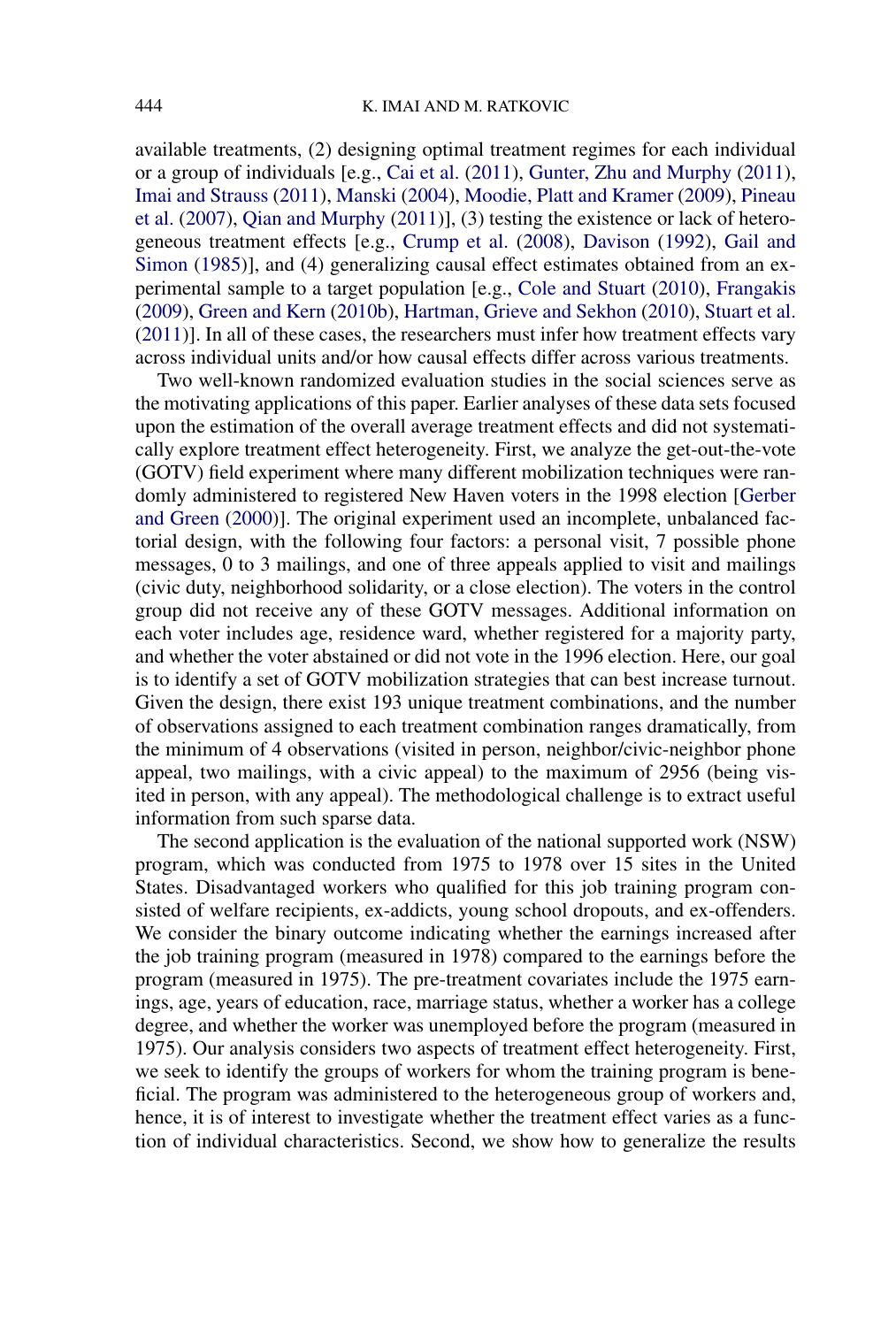based on this experiment to a target population. Such an analysis is important for policy makers who wish to use experimental results to decide whether and how to implement this program in a target population.

To address these methodological challenges, we formulate the estimation of heterogeneous treatment effects as a variable selection problem [see also [Gunter,](#page-25-0) [Zhu and Murphy](#page-25-0) [\(2011\)](#page-25-0), [Imai and Strauss](#page-25-0) [\(2011\)](#page-25-0)]. We propose the Squared Loss Support Vector Machine (L2-SVM) with separate LASSO constraints over the pretreatment and causal heterogeneity parameters (Section [2\)](#page-3-0). The use of two separate constraints ensures that variable selection is performed separately for variables representing alternative treatments (in the case of the GOTV experiment) and/or treatment-covariate interactions (in the case of the job training experiment). Not only do these variables differ qualitatively from others, they often have relatively weak predictive power. The proposed model avoids the ad-hoc variable selection of existing procedures by achieving optimal classification and variable selection in a single step [e.g., [Gunter, Zhu and Murphy](#page-25-0) [\(2011\)](#page-25-0), [Imai and Strauss](#page-25-0) [\(2011\)](#page-25-0)]. The model also directly incorporates sampling weights into the estimation procedure, which are useful when generalizing the causal effects estimates obtained from an experimental sample to a target population.

To fit the proposed model with multiple regularization constraints, we develop an estimation algorithm based on a generalized cross-validation (GCV) statistic. When the derivation of an optimal treatment regime rather than the description of treatment effect heterogeneity is of interest, we can replace the GCV statistic with the average effect size of the optimal treatment rule [\[Imai and Strauss](#page-25-0) [\(2011\)](#page-25-0), [Qian and Murphy](#page-26-0) [\(2011\)](#page-26-0)]. The proposed methodology with the GCV statistic does not require cross-validation and hence is more computationally efficient than the commonly used methods for estimation of treatment effect heterogeneity such as Boosting [\[Freund and Schapire](#page-25-0) [\(1999\)](#page-25-0), [LeBlanc and Kooperberg](#page-26-0) [\(2010\)](#page-26-0)], Bayesian additive regression trees (BART) [\[Chipman, George and Mc-](#page-25-0)[Culloch](#page-25-0) [\(2010\)](#page-25-0), [Green and Kern](#page-25-0) [\(2010a\)](#page-25-0)], and other tree-based approaches [e.g., [Imai and Strauss](#page-25-0) [\(2011\)](#page-25-0), [Kang et al.](#page-26-0) [\(2012\)](#page-26-0), [Lipkovich et al.](#page-26-0) [\(2011\)](#page-26-0), [Loh et al.](#page-26-0) [\(2012\)](#page-26-0), [Su et al.](#page-27-0) [\(2009\)](#page-27-0)]. While most similar to a Bayesian logistic regression with noninformative prior [\[Gelman et al.](#page-25-0) [\(2008\)](#page-25-0)], the proposed method uses LASSO constraints to produce a parsimonious model.

To evaluate the empirical performance of the proposed method, we analyze the aforementioned two randomized evaluation studies (Section [3\)](#page-8-0). We find that personal visits are uniformly more effective than any other treatment method, while sending three mailings with a civic duty message is the most effective treatment without a visit. In addition, every mobilization strategy with a phone call, but no personal visit, is estimated to have either a negative or negligible positive effect. For the job training study, we find that the program is most effective for low-education, high income Non-Hispanics, unemployed blacks with some college, and unemployed Hispanics with some high school. In contrast, the program would be least effective when administered to old, unemployed recipients, unmar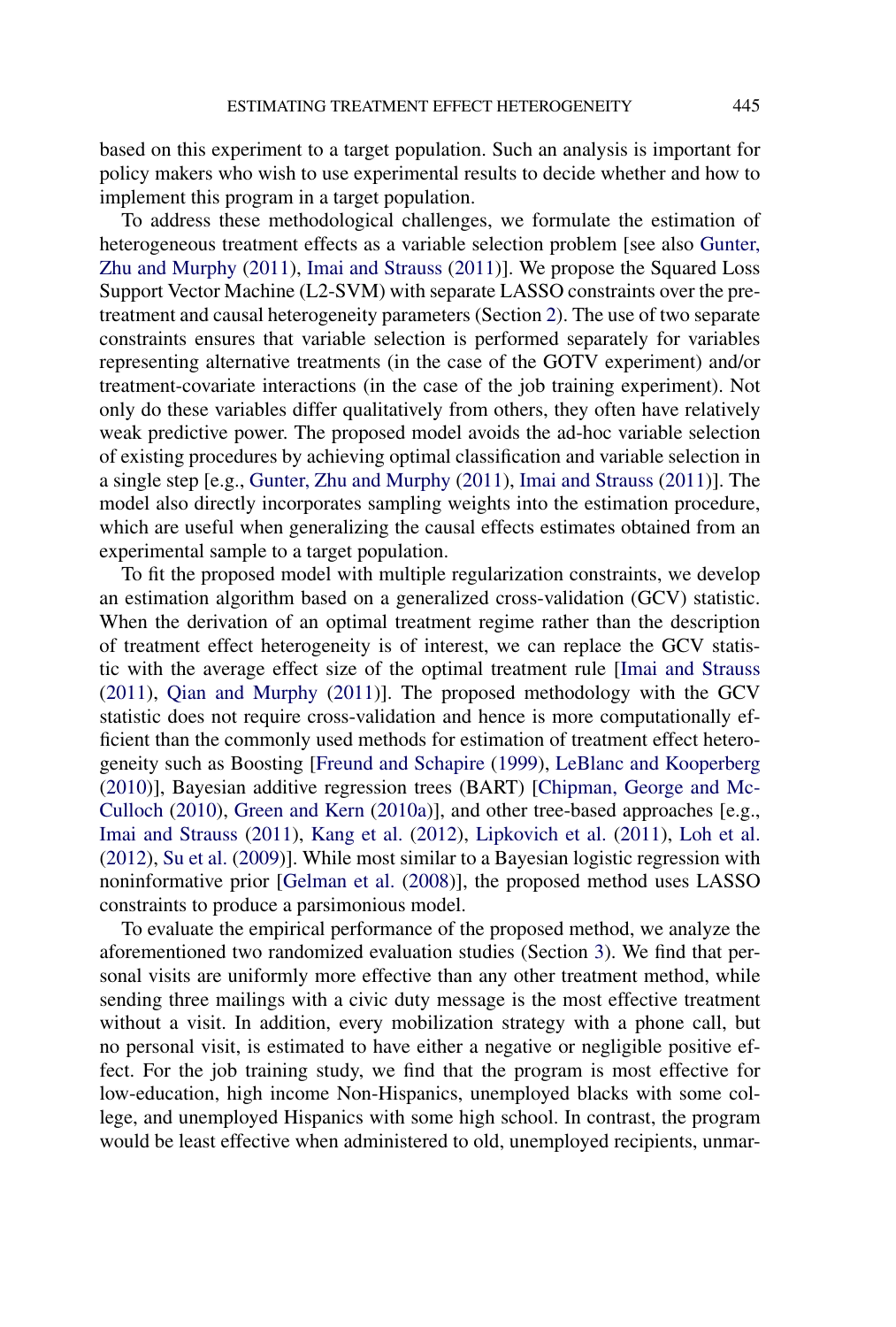<span id="page-3-0"></span>ried whites with a high school degree but no college, and high earning Hispanics with no college.

Finally, we conduct simulation studies to compare the performance of the proposed methodology with that of various alternative methods (Section [4\)](#page-12-0). The proposed method admits the possibility of no treatment effect and yields a low false discovery rate, when compared to the nonsparse alternative methods that *always* estimate some effects. Despite reductions in false discovery, the method remains statistically powerful. We find that the proposed method has a comparable discovery rate and competitive predictive properties to these commonly used alternatives.

**2. The proposed methodology.** In this section we describe the proposed methodology by presenting the model and developing a computationally efficient estimation algorithm to fit the model.

2.1. *The framework*. We describe our method within the potential outcomes framework of causal inference. Consider a simple random sample of *N* units from population  $\mathcal{P}$ , with a possibly different target population of inference  $\mathcal{P}^*$ . For example, the researchers and policy makers may wish to apply the GOTV mobilization strategies and the job training program to a population, of which the study sample is not representative. We consider a multi-valued treatment variable  $T_i$ , which takes one of  $(K + 1)$  values from  $\mathcal{T} \equiv \{0, 1, \ldots, K\}$  where  $T_i = 0$  means that unit *i* is assigned to the control condition. In the GOTV study, we have a total of 193 treatment combinations ( $K = 193$ ), whereas the job training program corresponds to a binary treatment variable  $(K = 1)$ . The potential outcome under treatment  $T_i = t$  is denoted by  $Y_i(t)$ , which has support  $\mathcal{Y}$ . Thus, the observed outcome is given by  $Y_i = Y_i(T_i)$  and we define the causal effect of treatment *t* for unit *i* as  $Y_i(t) - Y_i(0)$ .

Throughout, we assume that there is no interference among units, there is a unique version of each treatment, each unit has nonzero probability of assignment to each treatment level, and the treatment level is independent of the potential outcomes, possibly conditional on observed covariates [\[Rosenbaum and Ru](#page-26-0)[bin](#page-26-0) [\(1983\)](#page-26-0), [Rubin](#page-26-0) [\(1990\)](#page-26-0)]. Such assumptions are met in randomized experiments, which are the focus of this paper. Under these assumptions, we can identify the average treatment effect (ATE) for each treatment *t*,  $\tau(t) = \mathbb{E}(Y_i(t) - Y_i(0))$ . In observational studies, additional difficulty arises due to the possible existence of unmeasured confounders.

One commonly encountered problem related to treatment effect heterogeneity requires selecting the most effective treatment from a large number of alternatives using the causal effect estimates from a finite sample. That is, we wish to identify the treatment condition *t* such that  $\tau(t)$  is the largest, that is,  $t = \arg \max_{t' \in \mathcal{T}} \tau(t')$ . We may also be interested in identifying a subset of the treatments whose ATEs are positive. When the number of treatments  $K$  is large as in the GOTV study, a simple strategy of subsetting the data and conducting a separate analysis for each treatment suffers from the lack of power and multiple testing problems.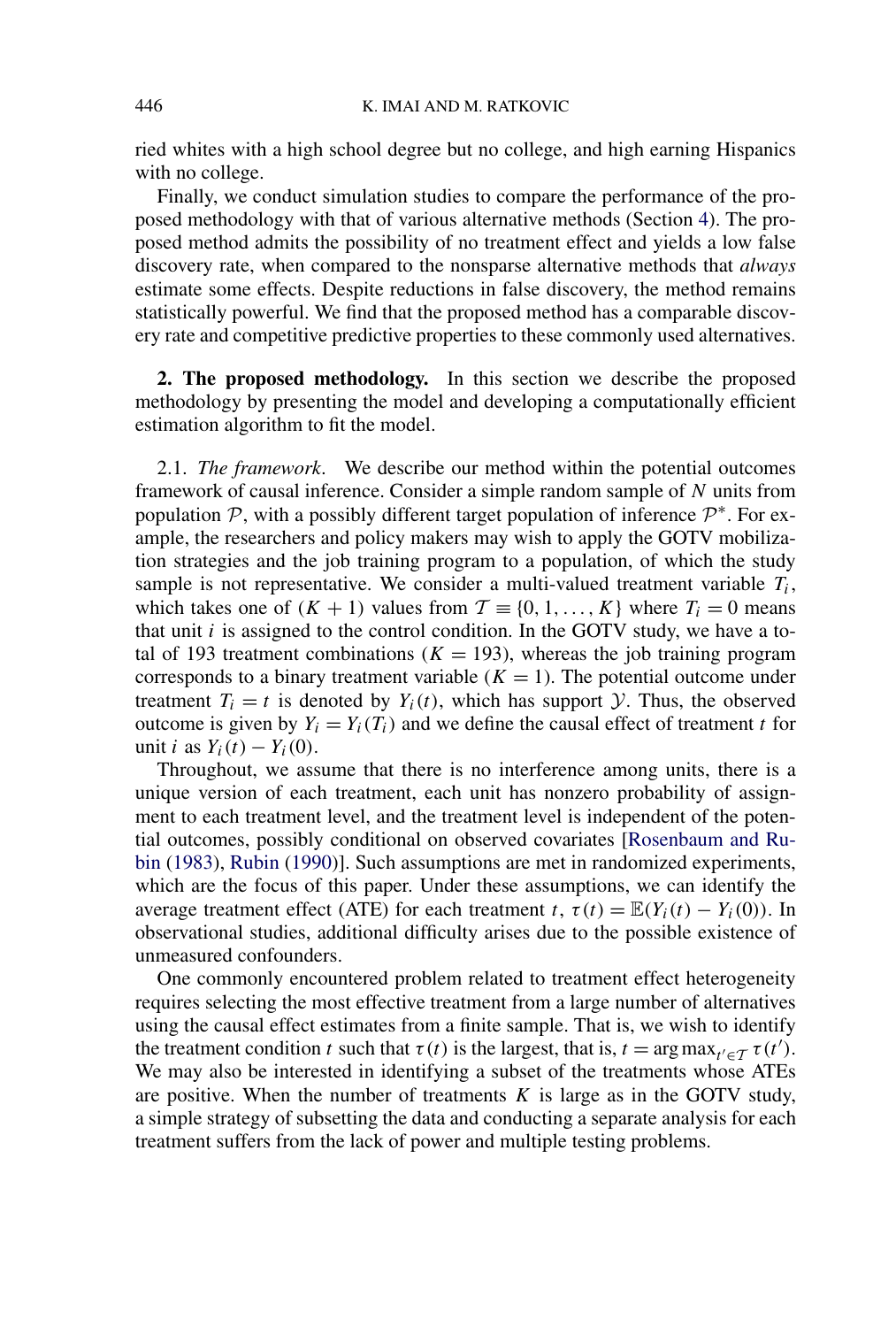Another common challenge addressed in this paper is identifying groups of units for which a treatment is most beneficial (or most harmful), as in the job training program study. Often, the number of available pre-treatment covariates,  $X_i \in \mathcal{X}$ , is large, but the heterogeneous treatment effects can be characterized parsimoniously using a subset of these covariates,  $\tilde{X}_i \in \tilde{X} \subset \mathcal{X}$ . This problem can be understood as identifying a sparse representation of the conditional average treatment effect (CATE), using only a subset of the covariates. We denote the CATE for a unit with covariate profile  $\tilde{x}$  as  $\tau(t; \tilde{x}) = \mathbb{E}(Y_i(t) - Y_i(0) | \tilde{X}_i = \tilde{x})$ , which can be estimated as the difference in predicted values under  $T_i = t$  and  $T_i = 0$  with  $\tilde{X}_i = \tilde{x}$ . The sparsity in covariates greatly eases interpretation of this model.

We next turn to the description of the proposed model that combines optimal classification and variable selection to estimate treatment effect heterogeneity. For the remainder of the paper, we focus on the case of binary outcomes, that is,  $\mathcal{Y} = \{0, 1\}$ . However, the proposed model and algorithm can be extended easily to nonbinary outcomes by modifying the loss function. We choose to model binary outcomes with the L2-SVM to illustrate our proposed methodology because it presents one of the most difficult cases for implementing two separate LASSO constraints. As we discuss below, our method can be simplified when the outcome is nonbinary (e.g., continuous, counts, multinomial, hazard) or the causal estimand of interest is characterized on a log-odds scale (with a logistic loss). In particular, readily available software can be adapted to handle these cases [\[Friedman, Hastie](#page-25-0) [and Tibshirani](#page-25-0) [\(2010\)](#page-25-0)].

2.2. *The model*. In modeling treatment effect heterogeneity, we transform the observed binary outcome to  $Y_i^* = 2Y_i - 1 \in \{\pm 1\}$ . We then relate the estimated outcome  $\widehat{Y}_i \in \{\pm 1\}$  and the estimated latent variable  $\widehat{W}_i \in \mathfrak{R}$ , as

$$
\widehat{Y}_i = \text{sgn}(\widehat{W}_i) \qquad \text{where } \widehat{W}_i = \widehat{\mu} + \widehat{\beta}^\top Z_i + \widehat{\gamma}^\top V_i,
$$

*Zi* is an *LZ* dimensional vector of treatment effect heterogeneity variables, and  $V_i$  is an  $L_V$  dimensional vector containing the remaining covariates. For example, when identifying the most efficacious treatment condition among many alternative treatments,  $Z_i$  would consist of  $K$  indicator variables (e.g., different combinations of mobilization strategies), each of which is representing a different treatment condition. In contrast, *Vi* would include pre-treatment variables to be adjusted (e.g., age, party registration, turnout history). Similarly, when identifying groups of units most helped (or harmed) by a treatment,  $Z_i$  would include variables representing interactions between the treatment variable (e.g., the job training program) and the pre-treatment covariates of interest (e.g., age, education, race, prior employment status and earnings). In this case, *Vi* would include all the main effects of the pre-treatment covariates. Thus, we separate the causal heterogeneity variables of interest from the rest of the variables. We do not impose any restriction between main and interaction effects because some covariates may not predict the baseline outcome but do predict treatment effect heterogeneity. Finally, we choose the linear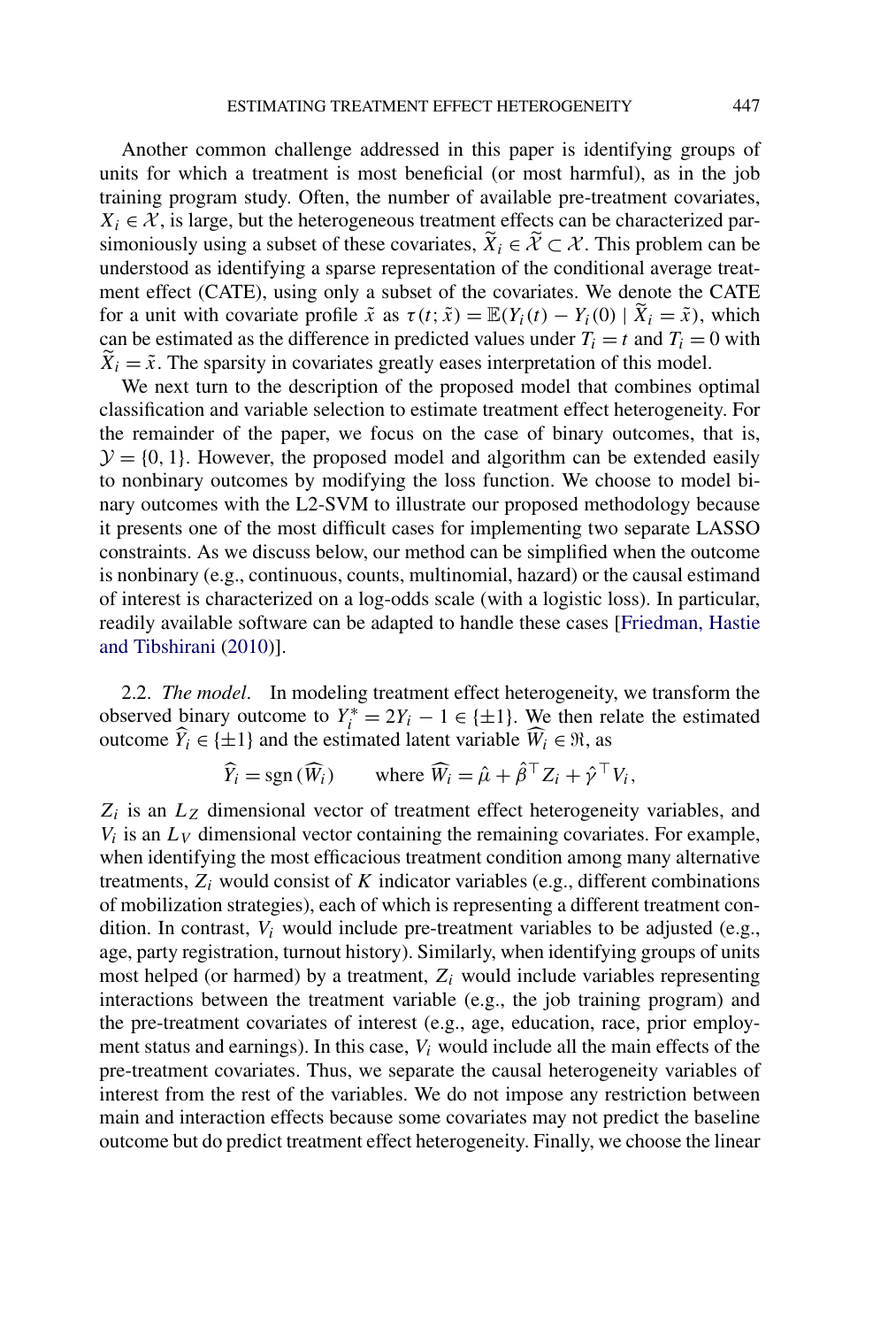model because it allows for easy interpretation of interaction terms. However, the researchers may also use the logistic or other link function within our framework.

In estimating  $(\beta, \gamma)$ , we adapt the support vector machine (SVM) classifier and place separate LASSO constraints over each set of coefficients [\[Bradley and](#page-24-0) [Mangasarian](#page-24-0) [\(1998\)](#page-24-0), [Tibshirani](#page-27-0) [\(1996\)](#page-27-0), [Vapnik](#page-27-0) [\(1995\)](#page-27-0), [Zhang](#page-27-0) [\(2006\)](#page-27-0)]. Our model differs from the standard model by allowing *β* and *γ* to have separate LASSO constraints. The model is motivated by the qualitative difference between the two parameters, and also by the fact that often causal heterogeneity variables have weaker predictive power than other variables. Specifically, we formulate the SVM as a penalized squared hinge-loss objective function (hereafter L2-SVM) where the hinge-loss is defined as  $|x|_{+} = max(x, 0)$  [\[Wahba](#page-27-0) [\(2002\)](#page-27-0)]. We focus on the L2-SVM, rather than the L1-SVM, because it returns the standard difference-inmeans estimate for the treatment effect in the absence of pre-treatment covariates.

With two separate  $l_1$  constraints to generate sparsity in the covariates, our estimates are given by

$$
(\hat{\beta}, \hat{\gamma}) = \underset{(\beta, \gamma)}{\arg \min} \sum_{i=1}^{n} w_i \cdot |1 - Y_i^* \cdot (\mu + \beta^\top Z_i + \gamma^\top V_i)|_+^2 + \lambda_Z \sum_{j=1}^{L_Z} |\beta_j| + \lambda_V \sum_{j=1}^{L_V} |\gamma_j|,
$$

where  $\lambda_Z$  and  $\lambda_V$  are pre-determined separate LASSO penalty parameters for  $\beta$ and  $\gamma$ , respectively, and  $w_i$  is an optional sampling weight, which may be used when generalizing the results obtained from one sample to a target population.

Our objective function is similar to several existing LASSO variants but there exist important differences. For example, the elastic net introduced by [Zou and](#page-27-0) [Hastie](#page-27-0) [\(2005\)](#page-27-0) places the same set of covariates under both a LASSO and ridge constraint to help reduce mis-selections among correlated covariates. In addition, the group LASSO introduced by [Yuan and Lin](#page-27-0) [\(2006\)](#page-27-0) groups different levels of the same factor together so that all levels of a factor are selected without sacrificing rotational invariance. In contrast, the proposed method places separate LASSO constraints over the qualitatively distinct groups of variables.

2.3. *Estimating heterogeneous treatment effects*. The L2-SVM offers two different means to estimate heterogeneous treatment effects. First, we can predict the potential outcomes  $Y_i(t)$  directly from the fitted model and estimate the conditional treatment effect (CTE) as the difference between the predicted outcome under the treatment status *t* and that under the control condition, that is,  $\hat{\delta}(t; \tilde{X}_i) = \frac{1}{2}(\hat{Y}_i(t) - \hat{Y}_i(0))$ . This quantity utilizes the fact that the L2-SVM is an optimal classifier [\[Lin](#page-26-0) [\(2002\)](#page-26-0), [Zhang](#page-27-0) [\(2004\)](#page-27-0)]. Second, we can also estimate the CATE. To do this, we interpret the L2-SVM as a truncated linear probability model over a subinterval of [0*,* 1]. While it is known that the SVM does not return explicit probability estimates [\[Lee, Lin and Wahba](#page-26-0) [\(2004\)](#page-26-0), [Lin](#page-26-0) [\(2002\)](#page-26-0)], we follow work that transforms the values  $W_i(t)$  to approximate the underlying probability [\[Franc, Zien and Schölkopf](#page-25-0) [\(2011\)](#page-25-0), [Menon et al.](#page-26-0) [\(2012\)](#page-26-0), [Platt](#page-26-0) [\(1999\)](#page-26-0), [Sollich](#page-26-0)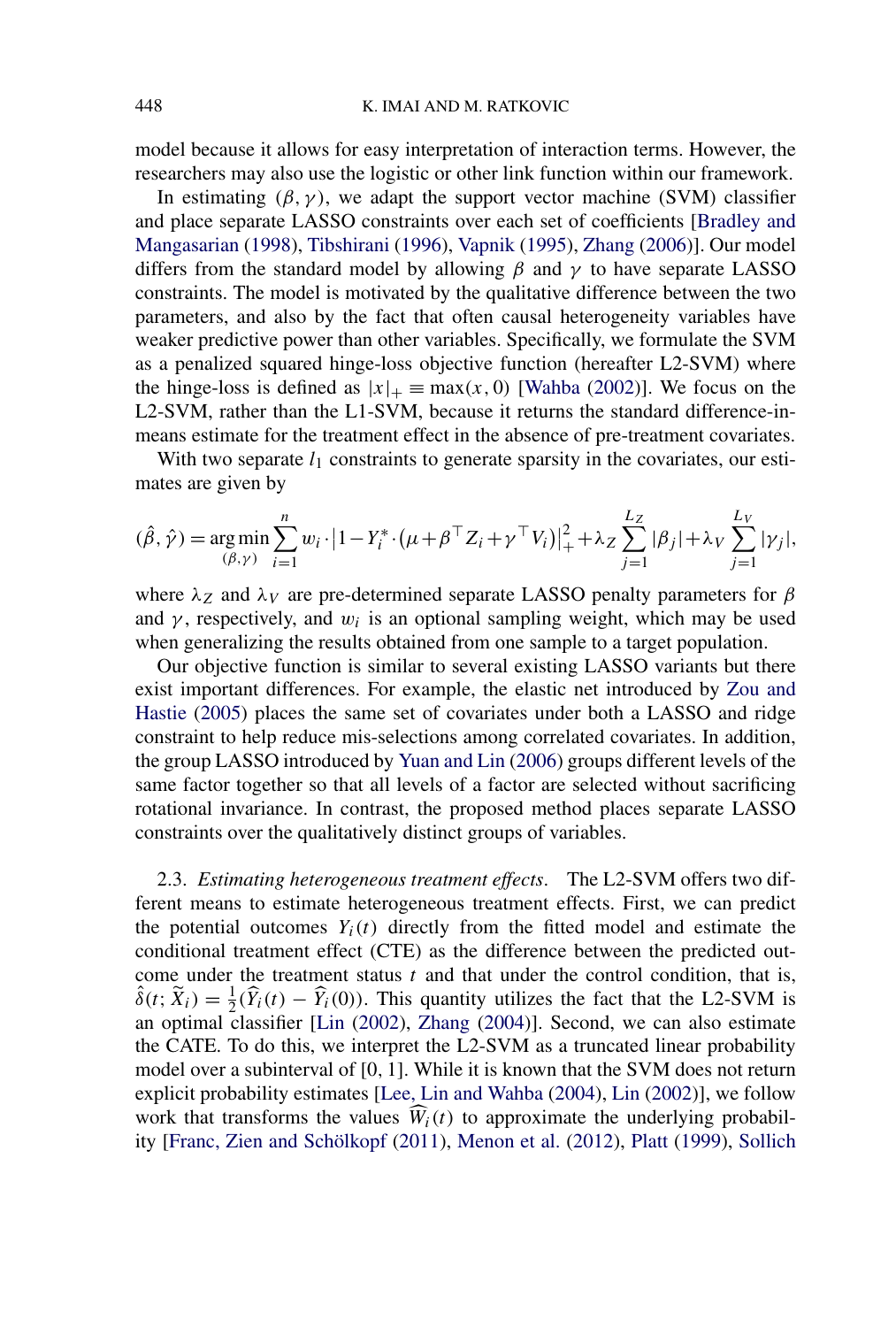<span id="page-6-0"></span>[\(2002\)](#page-26-0)]. Specifically, let  $\widehat{W}_i^*(t)$  denote the predicted value  $\widehat{W}_i(t)$  truncated at positive and negative one. We estimate the CATE as the difference in truncated values of the predicted outcome variables, that is,  $\hat{\tau}(t; \tilde{X}_i) = \frac{1}{2}(\widehat{W}_i^*(t) - \widehat{W}_i^*(0))$ . While this CATE estimate is not precisely a difference in probabilities, the method provides a useful approximation and returns sensible results that comport with probabilistic estimates of the CATE. With an estimated CATE for each covariate profile, the CATE for any covariate profile can be estimated by simply aggregating these estimates among corresponding observations.

2.4. *The estimation algorithm*. Our algorithm proceeds in three steps: the data are rescaled, the model is fitted for a given value of  $(\lambda z, \lambda y)$ , and each fit is evaluated using a generalized cross-validation statistic.

*Rescaling the covariates*. LASSO regularization requires rescaling covariates [\[Tibshirani](#page-27-0) [\(1996\)](#page-27-0)]. Following standard practice, we standardize all pre-treatment main effects by centering them around the mean and dividing them by standard deviation. Higher-order terms are recomputed using these standardized variables. For causal heterogeneity variables, we do not standardize them when they are indicator variables representing different treatments. When they represent the interactions between a treatment indicator variable and pre-treatment covariates, we interact the (unstandardized) treatment indicator variable with the standardized pre-treatment variables.

*Fitting the model*. The L2-SVM is fitted through a series of iterated LASSO fits, based on the following two observations. First, we note that for a given outcome  $Y_i^* \in \{\pm 1\}$ ,  $|1 - Y_i^* \widetilde{W}_i|_{+}^2 = (Y_i^* - \widehat{W}_i)^2 \cdot 1\{1 \ge Y_i^* \widehat{W}_i\}$ . Thus, the SVM is a least squares problem on a subset of the data. Second, for a given value of  $\{\lambda_\beta, \lambda_\gamma\}$ , rescaling *Z* and *V* allows the objective function to be written as a LASSO problem, with a tuning parameter of 1, as

$$
\sum_{i=1}^n w_i \cdot |Y_i^* - (\mu + \tilde{\beta}^\top \tilde{Z}_i + \tilde{\gamma}^\top \tilde{V}_i)|_+^2 + \sum_{j=1}^{L_Z} |\tilde{\beta}_j| + \sum_{j=1}^{L_V} |\tilde{\gamma}_j|,
$$

where  $\tilde{\beta} = \lambda_{\beta} \cdot \beta$ ,  $\tilde{\gamma} = \lambda_{\gamma} \cdot \gamma$ ,  $\tilde{Z}_i = Z_i / \lambda_{\beta}$ , and  $\tilde{V}_i = V_i / \lambda_{\gamma}$ .

This allows a fitting strategy via the efficient LASSO algorithm of [Friedman,](#page-25-0) [Hastie and Tibshirani](#page-25-0) [\(2010\)](#page-25-0). Specifically, each iteration of our algorithm consists of fitting a model on the set of "active" observations  $A = \{i : 1 \ge Y_i^* \widehat{W}_i\}$ and updating this set. We now describe the proposed algorithm in greater detail. First, the values of tuning parameters are selected,  $\lambda = {\lambda_\beta, \lambda_\gamma}$ . We then select the initial values of the coefficients and fitted values as follows,  $(\tilde{\beta}^{(0)}, \tilde{\gamma}^{(0)}) = 0$ and  $\widetilde{Y}_i^{(0)} = 0$  for all *i*. This places all observations in the initial active set, so that  $\mathcal{A}^{(0)} = \{1, \ldots, n\}.$ 

Next, for each iteration  $k = 1, 2, \ldots$ , let  $\mathcal{A}^{(k)} = \{i : 1 \ge Y_i \widehat{W}_i^{(k-1)}\}$  denote the set of active observations, and  $a^{(k)} = |A^{(k)}|$  represent the number of observations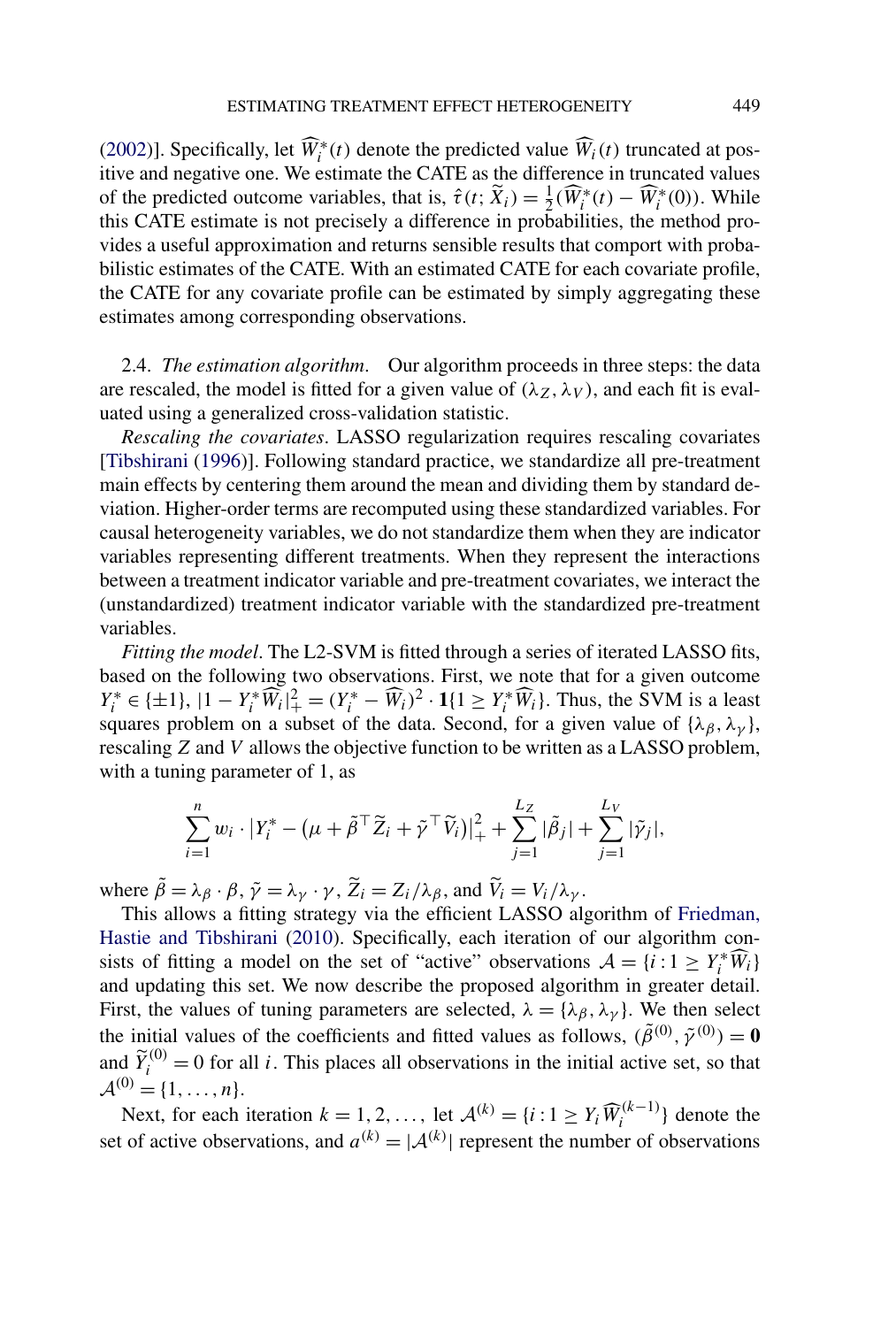in this set. Define  $\widetilde{Z}_i^{(k)}$  and  $\widetilde{V}_i^{(k)}$  as the centered versions of  $\widetilde{Z}_i$  and  $\widetilde{V}_i$  (around their respective mean), respectively, using only the observations in the current active set  $\mathcal{A}^{(k)}$ . Similarly, we use  $Y_i^{(k)}$  to denote the centered value of  $Y_i^*$  using only the observations in  $A^{(k)}$ . Then, at each iteration *k*, the algorithm progresses in three steps. We update the LASSO coefficients as

$$
\begin{split} &(\tilde{\beta}^{(k)}, \tilde{\gamma}^{(k)}) \\ &= \underset{(\tilde{\beta}, \tilde{\gamma})}{\arg \min} \Bigg\{ \frac{1}{a^{(k)}} \sum_{i \in \mathcal{A}^{(k)}} \big(Y_i^{(k)} - \tilde{\beta}^\top \tilde{Z}_i^{(k)} - \tilde{\gamma}^\top \tilde{V}_i^{(k)}\big)^2 + \sum_{j=1}^{L_Z} |\tilde{\beta}_j| + \sum_{j=1}^{L_V} |\tilde{\gamma}_j| \Bigg\}. \end{split}
$$

The fitted value is updated as  $\widehat{W}_{i}^{(k)} = \widehat{\mu}^{(k)} + \tilde{\beta}_{i}^{(k)}^{\top} \widetilde{Z}_{i} + \tilde{\gamma}^{(k)}^{\top} \widetilde{V}_{i}$  where the intercept is  $\hat{\mu}^{(k)} = \frac{1}{a^{(k)}} \sum_{i \in A^{(k)}} (Y_i^* - \tilde{\beta}^{(k)})^\top \tilde{Z}_i - \tilde{\gamma}^{(k)}^\top \tilde{V}_i$ . These steps are repeated until  $(\beta, \gamma)$  converges.

Work concurrent to ours has developed an algorithm for the regularization path of the L2-SVM [\[Yang and Zou](#page-27-0) [\(2012\)](#page-27-0)]. Future work can combine our work and that of [Yang and Zou](#page-27-0) [\(2012\)](#page-27-0) in order to estimate the whole "regularization surface" implied by a model with two constraints.

*Selecting the optimal values of the tuning parameters*. We choose the optimal values of the tuning parameters,  $\{\lambda_Z, \lambda_V\}$ , based on a generalized cross-validation (GCV) statistic [\[Wahba](#page-27-0) [\(1990\)](#page-27-0)], so that the model fit is balanced against model dimensionality. The number of nonzero elements of  $|\hat{\beta}|_0 + |\tilde{\gamma}|_0 = l$  provides an unbiased degree-of-freedom estimate for the LASSO [\[Zou, Hastie and Tibshirani](#page-27-0) [\(2007\)](#page-27-0)]. Our GCV statistic is defined over the observation in the active set  $A$ , as follows:

$$
V(\lambda_Z, \lambda_V) = \frac{1}{n(1 - l/a)^2} \sum_{i \in \mathcal{A}} (Y_i^* - \widehat{W}_i)^2 = \frac{1}{n(1 - l/a)^2} \sum_{i=1}^n |1 - Y_i^* \widehat{W}_i|^2_+,
$$

where the second equality follows from the fact that the observations outside of  $A$ does not affect the model fit, that is,  $|1 - Y_i^* \widehat{W}_i|_+^2 = 0$  for  $i \notin \mathcal{A}$ .

Given this GCV statistic, we use an alternating line search to find the optimal values of the tuning parameters. First, we fix  $\lambda_Z$  at a large value, for example,  $e^{10}$ , effectively setting all causal heterogeneity parameters to zero [\[Efron et al.](#page-25-0) [\(2004\)](#page-25-0)]. Next,  $\lambda_V$  is evaluated along the set of widely spaced grids, for example,  $\log(\lambda_V) \in$ {−15*,*−14*,...,* 10}, with the value producing the smallest GCV statistic selected. Given the current estimate of  $\lambda_V$ ,  $\lambda_Z$  is evaluated along the set of widely spaced grids, for example,  $log(\lambda_V) \in \{-15, -14, \ldots, 10\}$ , and the  $\lambda_V$  that produces the smallest GCV statistic is selected. We alternate in a line search between the two parameters to convergence. After convergence, the radius is decreased based on these converged parameter values, and the precision is increased to the desired level, for example, 10<sup>−</sup>4. The final estimates of coefficients are estimated given the converged value of  $(\lambda_Z, \lambda_V)$ .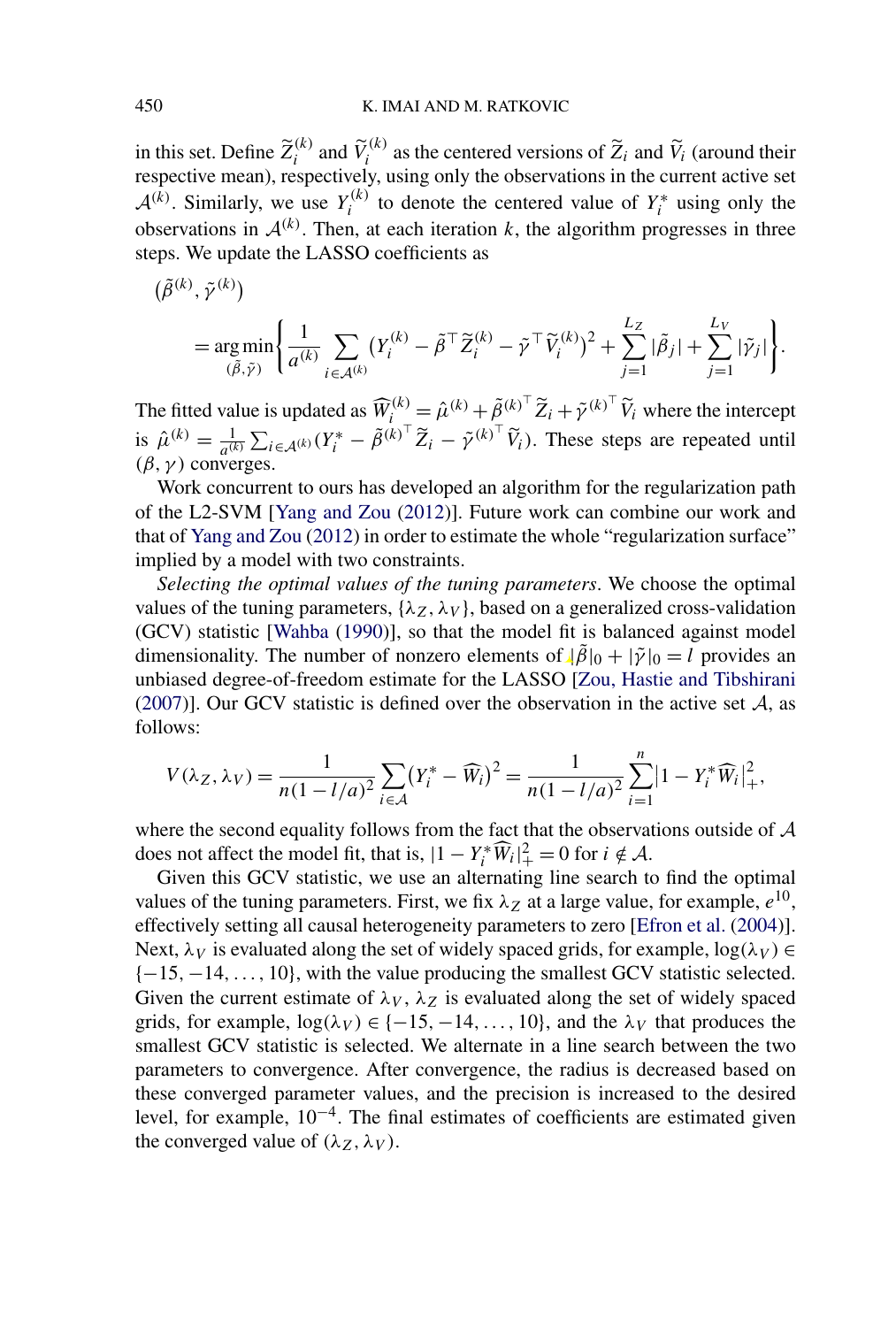<span id="page-8-0"></span>The use of this GCV statistic is reasonable when exploring the degree to which the treatment effects are heterogeneous. However, if the goal is to derive the optimal treatment rule, the researchers may wish to directly target a particular measure of the performance of the learned policy. For example, following [Imai and Strauss](#page-25-0) [\(2011\)](#page-25-0) and [Qian and Murphy](#page-26-0) [\(2011\)](#page-26-0), we could use the largest average treatment effect as the statistic (known as "value statistic") for cross-validation. In addition to its computational burden, one practical difficulty of cross-validation based on the value statistic is that when the total number of causal heterogeneity variables is large and the sample size is relatively small as in our applications, we may not have many observations in the test sample that actually received the same treatment as the one prescribed by the optimal treatment rule. In addition, the training sample may have empty cells so that they do not predict treatment effects for some individuals in the test set. This makes it difficult to apply this procedure in some situations. The use of the GCV statistic is also computationally efficient as it avoids cross-validation.

Comparing computation times across competitors is difficult, as they can vary dramatically depending on the number of cross-validating folds (Boosting, LASSO), iterations (Boosting), the number of MCMC draws and number of trees (BART), and desired precision in estimating the tuning parameters (LASSO, SVM). The general pattern from our simulations is that the computational time for the proposed method is significantly greater than the Bayesian GLM, tree, and the cross-validated logistic LASSO with a single constraint. It is comparable to BART and significantly less than cross-validated boosting.

Finally, in a recent paper, [Zhao et al.](#page-27-0) [\(2012\)](#page-27-0) propose a method that is related to ours. There are several important differences between the two methods. First, we are primarily interested in feature selection using LASSO penalties, whereas [Zhao](#page-27-0) [et al.](#page-27-0) focus on prediction using an *l*<sup>2</sup> penalty. While we use a simple parametric model with a large number of features, [Zhao et al.](#page-27-0) place their method within a nonparametric, reproducing kernel framework. In kernelizing the covariates, they achieve better prediction but at the cost of difficulty in interpreting precisely which features are driving the treatment rule. Second, we use two separate LASSO penalties for causal heterogeneity variables and pre-treatment covariates, whereas [Zhao](#page-27-0) [et al.](#page-27-0) do not make this distinction. Third, our tuning parameter is a GCV statistic, which eliminates the computational burden of cross-validation as used by [Zhao](#page-27-0) [et al.](#page-27-0)

**3. Empirical applications.** In this section we apply the proposed method to two well-known field experiments in the social sciences.

3.1. *Selecting the best get-out-the-vote mobilization strategies*. First, we analyze the get-out-the-vote (GOTV) field experiment where 69 mobilization techniques were randomly administered to registered New Haven voters in the 1998 election [\[Gerber and Green](#page-25-0) [\(2000\)](#page-25-0)]. It is known in the GOTV literature that there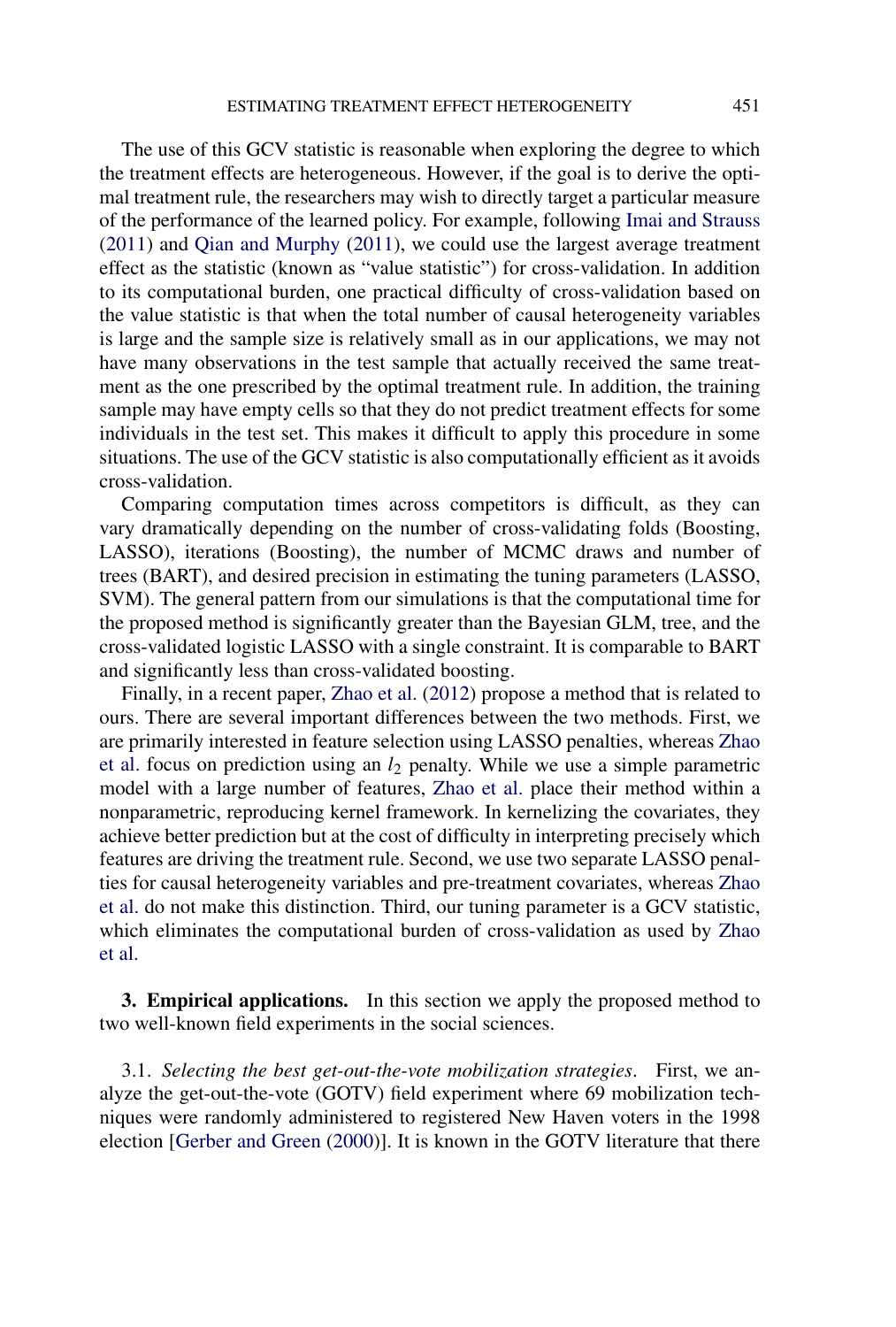is substantial interference among voters in the same household [\[Nickerson](#page-26-0) [\(2008\)](#page-26-0)]. Thus, to avoid the problem of possible interference between voters, we focus on 14,774 voters in single voter households where 5269 voters of them belong to the control group and hence did not receive any of these GOTV messages. Addressing this interference issue fully requires an alternative experimental design where the treatment conditions correspond to different number of voters within the same household who receive the GOTV message (our method is still applicable to the data from this experimental design because it can handle multi-valued treatments). For the purpose of illustration, we also ignore the implementation problems documented in [Imai](#page-25-0) [\(2005\)](#page-25-0) and analyze the most recent data set.

In our specification, the causal heterogeneity variables  $Z_i$  include the binary indicator variables of 192 treatment combinations, that is,  $K_Z = 192$ . We include a set of noncausal variables *Vi*, which consist of the main effect terms of four pretreatment covariates (age, member of a majority party, voted in 1996, abstained in 1996), their two-way interaction terms, and the square of the age variable, that is,  $K_V = 10$ .

Of the 192 possible treatment effect combinations, 15 effects are estimated as nonzero (see Table [5](#page-23-0) in [Appendix\)](#page-23-0). As these coefficients range from main effects to four-way interactions, they are difficult to interpret. Instead, we present the estimated treatment effect for every treatment combination in Table [1.](#page-10-0) Some of our results are consistent with the prior analysis. First, canvassing in person is the most effective GOTV technique. This result can be obtained even from a simple use of the difference-in-means estimator (estimated 2.69 percentage point with *t*-statistic of 2.68). Second, every mobilization strategy that consists of a phone call and no personal visit is estimated with a nonpositive sign, suggesting that the marginal effect of a phone call is either zero or slightly negative. Most prominently, phone messages with a neighborhood appeal or civic appeal decrease turnout.

The proposed method also yields finer findings than the existing analyses. For example, since personal canvassing is expensive, campaigns may be interested in the most effective treatment that does not include canvassing. We find that three mailings with a civic responsibility message and no phone calls or personal visits increase turnout marginally by 1.17 percentage point. This result is similar to the one independently obtained in another study [\[Gerber, Green and Larimer](#page-25-0) [\(2008\)](#page-25-0)]. Three mailings with other appeals produce smaller effects (1.17 and 0.04 percentage point increase, resp.).

Finally, the proposed method, upon considering all possible treatments, produces clear prescriptions. First, in the presence of canvassing, any additional treatment (phone call, mailing) will lessen the canvassing's effectiveness. If voters are canvassed, they should not receive additional treatments. Second, if voters are not canvassed, they should be targeted with three mailings with a civic duty appeal. Any other treatment combination will be less cost-effective, and may even suppress turnout.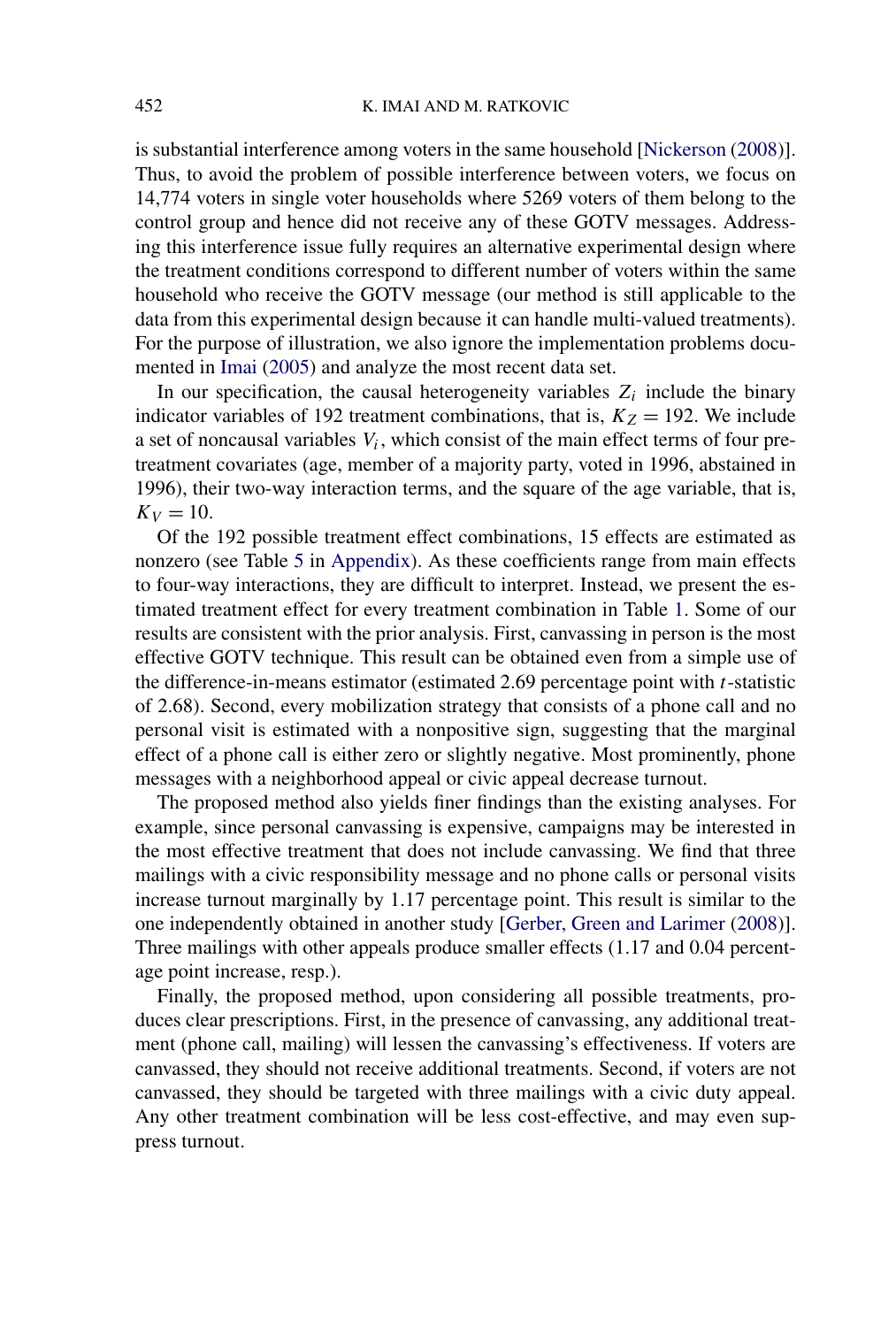#### ESTIMATING TREATMENT EFFECT HETEROGENEITY 453

|--|--|

<span id="page-10-0"></span>*Estimated heterogeneous treatment effects for the New Haven get-out-the-vote experiment*

| <b>Visit</b>   | Phone                                 | <b>Mailings</b> | <b>Appeal type</b> | Average effect |
|----------------|---------------------------------------|-----------------|--------------------|----------------|
| Yes            | N <sub>o</sub>                        | $\overline{0}$  | Any                | 3.06           |
| Yes            | N <sub>o</sub>                        | 3               | Civic              | 2.64           |
| Yes            | N <sub>o</sub>                        | 3               | Close              | 2.31           |
| Yes            | Civic, Close                          | $\overline{0}$  | Close, Neighbor    | 2.04           |
| Yes            | N <sub>o</sub>                        | $1 - 2$         | Close              | 1.60           |
| Yes            | No                                    | 3               | Civic              | 1.50           |
| Yes            | Civic, Close                          | $1 - 3$         | Civic, Close       | 1.46           |
| Yes            | None, Civic/Neighbor, Neighbor        | $1 - 2$         | Neighbor           | 1.46           |
| Yes            | None, Civic                           | 0, 2            | Civic, Neighbor    | 1.46           |
| N <sub>0</sub> | N <sub>o</sub>                        | 3               | Civic              | 1.17           |
| N <sub>0</sub> | N <sub>o</sub>                        | $\overline{2}$  | Civic              | 1.14           |
| N <sub>0</sub> | Close                                 | 0, 1, 3         | Close              | 0.81           |
| Yes            | Civic/Blood, Neighbor, Neighbor/Civic | 3               | Civic, Neighbor    | 0.80           |
| No             | Close                                 | $\overline{c}$  | Close              | 0.74           |
| N <sub>0</sub> | N <sub>0</sub>                        | 3               | Close              | 0.70           |
| Yes            | Civic/Blood, Civic                    | $1 - 3$         | Civic              | 0.53           |
| N <sub>0</sub> | N <sub>o</sub>                        | 3               | Neighbor           | 0.04           |
| Yes            | Civic/Blood                           | $1 - 3$         | Civic              | $-0.64$        |
| No             | Neighbor/Civic                        | 3               | Neighbor           | $-0.65$        |
| N <sub>0</sub> | Civic/Blood                           | 1, 3            | Civic              | $-0.91$        |
| N <sub>0</sub> | Civic/Blood                           | $\overline{2}$  | Civic              | $-0.99$        |
| N <sub>0</sub> | Civic/Blood, Civic                    | 1, 3            | Civic              | $-2.07$        |
| N <sub>0</sub> | No                                    | $\overline{c}$  | Close              | $-2.08$        |
| No             | Civic/Blood                           | $\overline{c}$  | Civic              | $-2.14$        |
| No             | Civic, Civic/Blood, Neighbor          | 1               | Civic, Neighbor    | $-2.60$        |
| N <sub>0</sub> | Neighbor                              | $\overline{c}$  | Neighbor           | $-2.67$        |
| N <sub>0</sub> | Neighbor                              | 3               | Neighbor           | $-3.24$        |
| N <sub>0</sub> | Civic                                 | $0 - 1$         | Neighbor           | $-3.49$        |
| No             | Civic                                 | $\overline{c}$  | Neighbor           | $-3.56$        |
| No             | Civic                                 | 3               | Neighbor           | $-4.12$        |

*Note*: Results are presented in terms of percentage points increase or decrease relative to the baseline of no treatment of any type administered. Every treatment combination consists of an assignment to personal visit (Yes or No), phone call (Donate blood, civic appeal, civic appeal/donate blood, neighborhood solidarity, civic appeal/neighborhood solidarity, close election), number of mailings (0–3) and appeal type (neighborhood solidarity, civic appeal, close election). Personal visits are uniformly more effective than any other treatment method, while sending three mailings with a Civic Responsibility message is the most effective treatment with no visit. Every mobilization strategy with a phone call, but no personal visit or mailings, is estimated with a nonpositive sign.

3.2. *Identifying workers for whom job training is beneficial*. Next, we apply the proposed methodology to the national supported work (NSW) program. Our analysis focuses upon the subset of these individuals previously used by other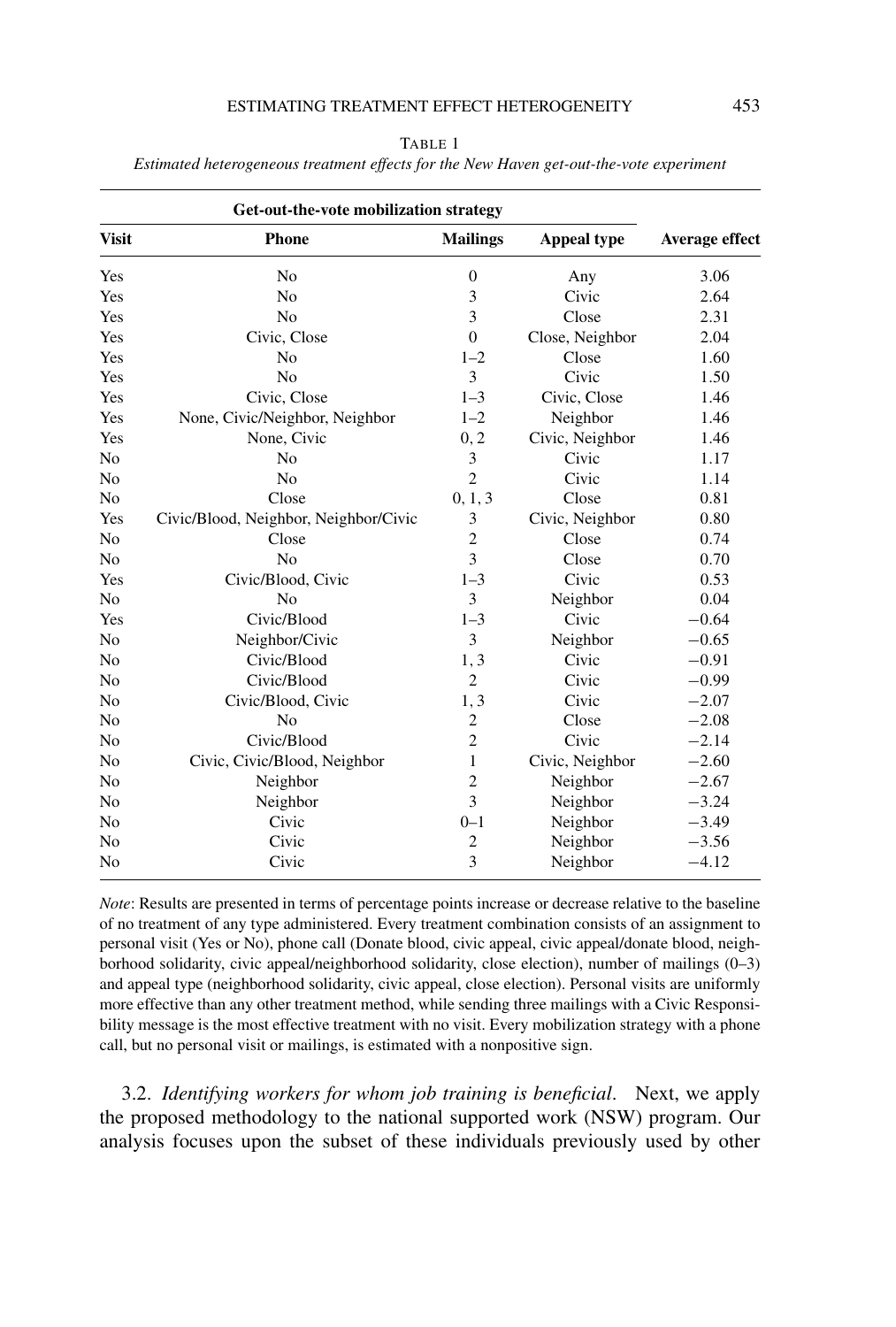researchers [\[Dehejia and Wahba](#page-25-0) [\(1999\)](#page-25-0), [LaLonde](#page-26-0) [\(1986\)](#page-26-0)] where the (randomly selected) treatment and control groups consist of 297 and 425 such workers, respectively. We consider two aspects of treatment effect heterogeneity. First, we seek to identify the groups of workers for whom the training program is beneficial. The program was administered to a heterogeneous group of workers and, hence, it is of interest to investigate whether the treatment effect varies as a function of individual characteristics. Second, we show how to generalize the results based on this experiment to a target population. Such an analysis is important for policy makers who wish to use experimental results to decide whether and how to implement this program in a target population.

For illustration, we generalize the experimental results to the 1978 panel study of income dynamics (PSID), which oversamples low-income individuals. Within this PSID sample, we focus on 253 workers who had been unemployed at some point in the previous year to avoid severe extrapolation. This subsample is labeled PSID-2 in [Dehejia and Wahba](#page-25-0) [\(1999\)](#page-25-0). The differences across the two samples are substantial. The PSID respondents are on average older (36 vs. 24 years old) and more likely to be married (74% vs. 16%) and have a college degree (50% vs. 22%) than NSW participants. The proportion of blacks in the PSID sample (40%) is much less than in the NSW sample (80%). In addition, on average, PSID respondents earned more income (\$7600) than NSW participants (\$3000). All differences, except for proportion Hispanic, are statistically significant at the 5% level.

In our model, the matrix of noncausal variables, *V* , consists of 45 pre-treatment covariates. These include the main effects of age, years of education, and the log of one plus 1975 earnings, as well as binary indicators for race, marriage status, college degree, and whether the individual was unemployed in 1975. We also use square terms for age and years of education, and every possible two-way interactions among the pre-treatment covariates are included. The matrix of causal heterogeneity variables *Z* includes the binary treatment and interactions between this treatment variable and each of the 39 pre-treatment covariates. This yields  $K_Z = 45$  and  $K_V = 44$ .

Using this specification, we first fit the model to the NSW sample to identify the subpopulations of workers for whom the job training program is beneficial. Second, we generalize these results to the PSID sample and estimate the ATE and CATE for these low-income workers. Unfortunately, sampling weights are not available in the original data and, hence, for the purpose of illustration, we construct them by fitting a BART model, using *V* as predictors [\[Hill](#page-25-0) [\(2011\)](#page-25-0)]. We then take the inverse estimated probability of being in the NSW sample as the weights for the proposed method [\[Stuart et al.](#page-27-0) [\(2011\)](#page-27-0)]. To facilitate comparison between the unweighted and weighted models, we standardize the weights to have a mean equal to one. A weight greater than one signifies an observation that is weighted more highly in the PSID model than in the NSW model. This allows us to assess the extent to which differences in identified heterogeneous effects reflect underlying differences in the covariate distributions between the NSW and PSID samples.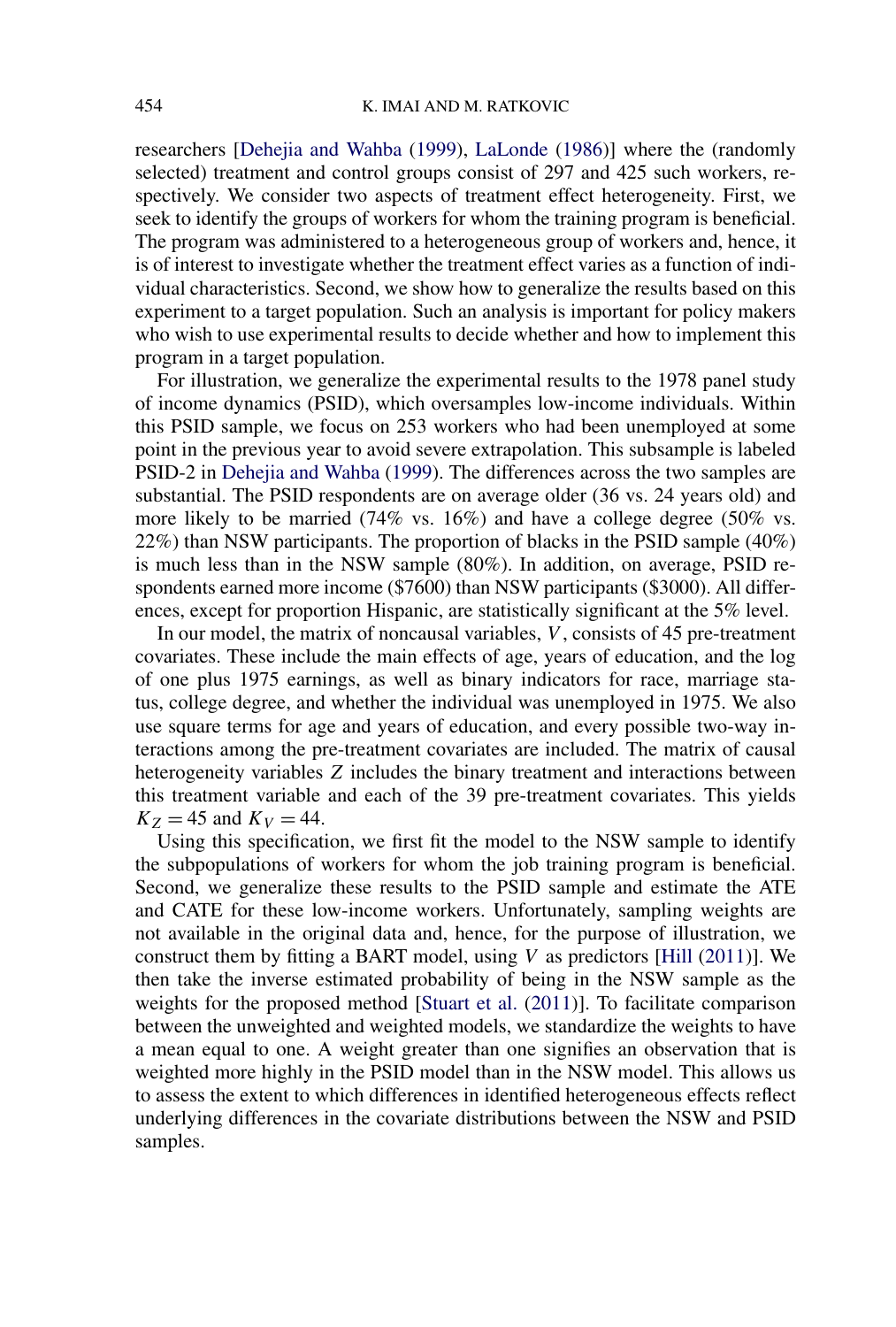<span id="page-12-0"></span>After fitting the model to the unweighted and weighted NSW samples, the CATE is estimated using the covariate value of each observation, that is,  $\hat{\tau}(1, X_i)$ . The sample average of these CATEs yields an ATE estimate of 7*.*61 and 4*.*61 percentage points for the NSW and PSID samples, respectively. Nonzero coefficients from the fitted models are shown in Table [6](#page-24-0) of the [Appendix.](#page-23-0) As with the previous example, interpreting high order interactions is difficult. Thus, we present the groups of workers who are predicted to experience the ten highest and lowest treatment effects of the job training program in the NSW (Table [2\)](#page-13-0) and PSID sample (Table [3\)](#page-14-0). The groups most helped, and hurt, by the treatment were identified by matching the observations in these tables to the nonzero coefficients.

Across both tables, unemployed Hispanics and highly educated, low-earning non-Hispanics are predicted to benefit from the program. Similarly, workers who were older and employed and whites with a high school degree are identified as those who are negatively affected by the program. Weights marked with asterisks in each table indicate heterogeneous effects that are not identified in the other table. For example, unemployed Blacks with some college are identified as beneficiaries only in Table [2,](#page-13-0) while married whites with no high school degree only appear in Table [3.](#page-14-0) This difference is explained by the fact that unemployed blacks with some college make up 2.7% of the NSW sample but only 0.4% of the PSID sample. Similarly, married whites with no high school degree make up 15.8% of the PSID sample and are identified in Table [3,](#page-14-0) but only make up 0.1% of the NSW sample and are not identified in Table [2.](#page-13-0) Indeed, when generalizing the results to a different population, large groups in that population are more likely to be selected for heterogeneous treatment effects. Weighting allows us to efficiently estimate heterogeneous treatment effects in a target population.

**4. Simulation studies.** In this section we conduct two simulation studies to evaluate the performance of the proposed method relative to the commonly used methods: BART (R package bayestree), Bayesian logistic regression with a noninformative prior (R package arm), Conditional Inference Trees [\[Hothorn,](#page-25-0) [Hornik and Zeileis](#page-25-0) [\(2006\)](#page-25-0); R package party], Boosting with the number of iterations selected by cross-validation (as implemented in R package ada), and logistic regression with a single LASSO constraint and cross-validation on the "value" statistic [\[Qian and Murphy](#page-26-0) [\(2011\)](#page-26-0); R package q1mnet]. The first set of simulations corresponds to the situation where the goal is to select a set of the most effective treatments among many alternatives. The second set considers the case where we wish to identify a subpopulation of units for which a treatment is most effective. In both cases, we assume that the treatment  $T_i$  is independent of the observed pre-treatment covariates  $X_i$ . The logistic LASSO method is only applied to the second set of simulations for the reason mentioned in Section [2.4.](#page-6-0) Finally, for each scenario, we examine 4 different sample sizes between 250 and 5000 and run 1000 simulations.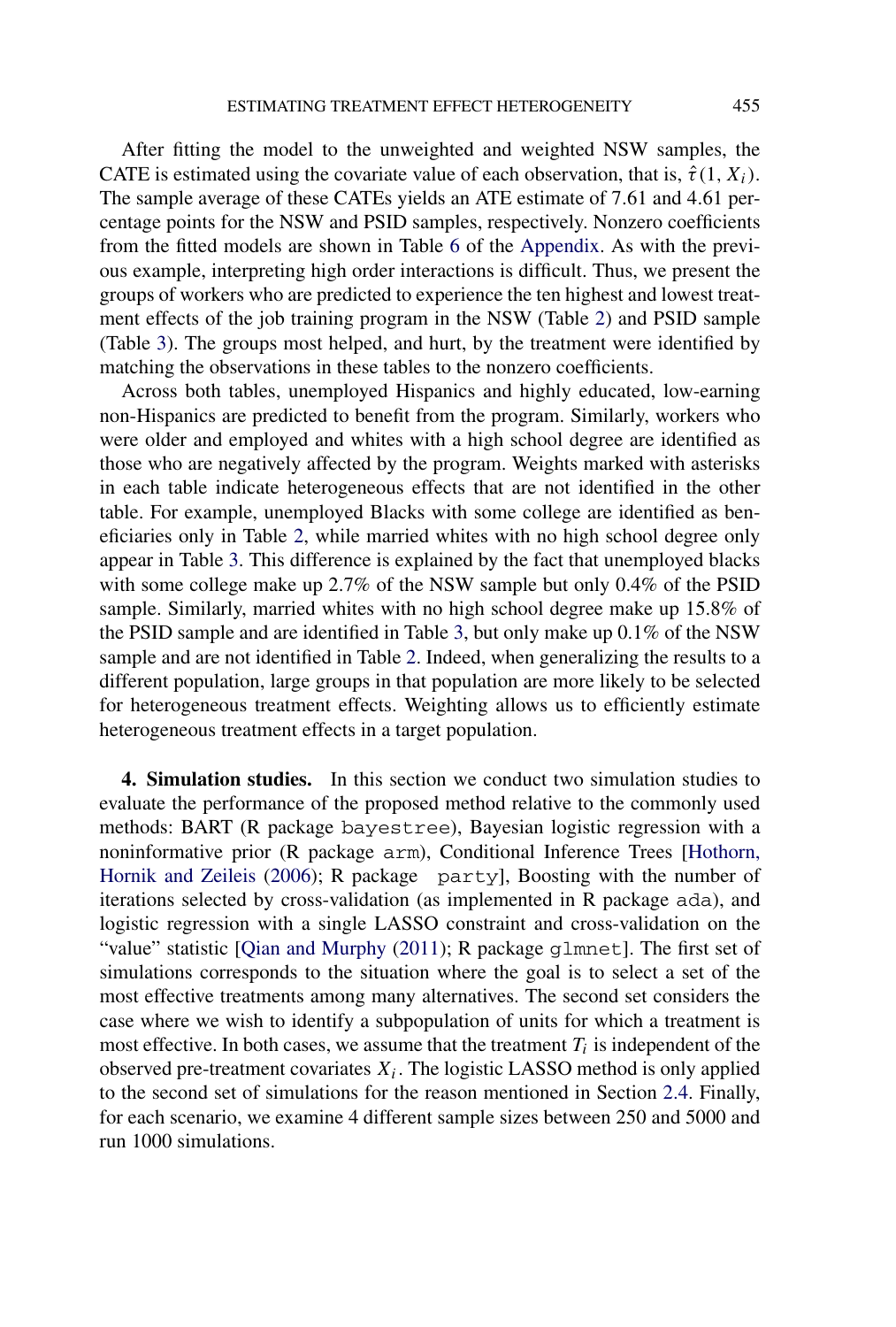<span id="page-13-0"></span>

| Groups most helped or hurt<br>by the treatment | Average<br>effect | Age | Educ. | Race         | <b>Married</b> | Highschool<br>degree | <b>Earnings</b><br>(1975) | Unemp.<br>(1975) | <b>PSID</b><br>weights |
|------------------------------------------------|-------------------|-----|-------|--------------|----------------|----------------------|---------------------------|------------------|------------------------|
| Positive effects                               |                   |     |       |              |                |                      |                           |                  |                        |
| Low education, Non-Hispanic                    | 53                | 31  | 4     | White        | No             | No                   | 10,700                    | No               | 1.36                   |
| <b>High Earning</b>                            | 50                | 31  | 4     | <b>Black</b> | No             | No                   | 4020                      | No               | $0.97*$                |
|                                                | 40                | 28  | 15    | <b>Black</b> | N <sub>0</sub> | Yes                  | $\theta$                  | Yes              | $0.89*$                |
| Unemployed, Black,                             | 38                | 30  | 14    | <b>Black</b> | Yes            | Yes                  | $\mathbf{0}$              | Yes              | $1.28*$                |
| Some College                                   | 37                | 22  | 16    | <b>Black</b> | No             | Yes                  | $\mathbf{0}$              | Yes              | $0.99*$                |
|                                                | 45                | 33  | 5     | Hisp         | N <sub>0</sub> | N <sub>0</sub>       | $\boldsymbol{0}$          | Yes              | 0.89                   |
|                                                | 39                | 50  | 10    | Hisp         | No             | No                   | $\mathbf{0}$              | Yes              | $1.28*$                |
| Unemployed, Hispanic                           | 37                | 33  | 9     | Hisp         | Yes            | N <sub>0</sub>       | $\mathbf{0}$              | Yes              | $1.13*$                |
|                                                | 37                | 28  | 11    | Hisp         | Yes            | No                   | $\boldsymbol{0}$          | Yes              | $1.02*$                |
|                                                | 37                | 32  | 12    | Hisp         | Yes            | Yes                  | $\theta$                  | Yes              | $1.80*$                |
| Negative effects                               |                   |     |       |              |                |                      |                           |                  |                        |
| Older Blacks.                                  | $-17$             | 43  | 10    | <b>Black</b> | No             | No                   | 4130                      | No               | 1.15                   |
| No HS Degree                                   | $-20$             | 50  | 8     | <b>Black</b> | Yes            | N <sub>0</sub>       | 5630                      | No               | 4.55                   |
|                                                | $-17$             | 29  | 12    | White        | No             | Yes                  | 12,200                    | No               | $1.45*$                |
| Unmarried Whites.                              | $-17$             | 31  | 13    | White        | No             | Yes                  | 5500                      | No               | 1.56                   |
| HS Degree                                      | $-19$             | 31  | 12    | White        | No             | Yes                  | 495                       | No               | 1.12                   |
|                                                | $-19$             | 31  | 12    | White        | No             | Yes                  | 2610                      | No               | 1.21                   |
|                                                | $-20$             | 36  | 12    | Hisp         | No             | Yes                  | 11,500                    | No               | $1.10*$                |
| High earning Hispanic                          | $-21$             | 34  | 11    | Hisp         | No             | No                   | 4640                      | No               | $0.89*$                |
|                                                | $-21$             | 27  | 12    | Hisp         | No             | Yes                  | 24,300                    | No               | $0.95*$                |
|                                                | $-21$             | 36  | 11    | Hisp         | No             | No                   | 3060                      | No               | $0.88*$                |

*Note*: Each row represents the estimated treatment effect given the characteristics of workers. The most effective treatment rule would target low-education, high income Non-Hispanics; unemployed blacks with some college, and unemployed Hispanics. The treatment would be least effective when administered to older, employed recipients; unmarried whites with <sup>a</sup> high school degree but no college; and high earning Hispanics with no college. The last column represents the PSID weights, which are the inverse of the estimated probability of being in the NSW sample, standardized to have mean one. Weights marked with an asterisk indicate the groups which are not identified as having highest or lowest treatment effects when generalizing the results to the PSID sample (see Table [3](#page-14-0) for those results).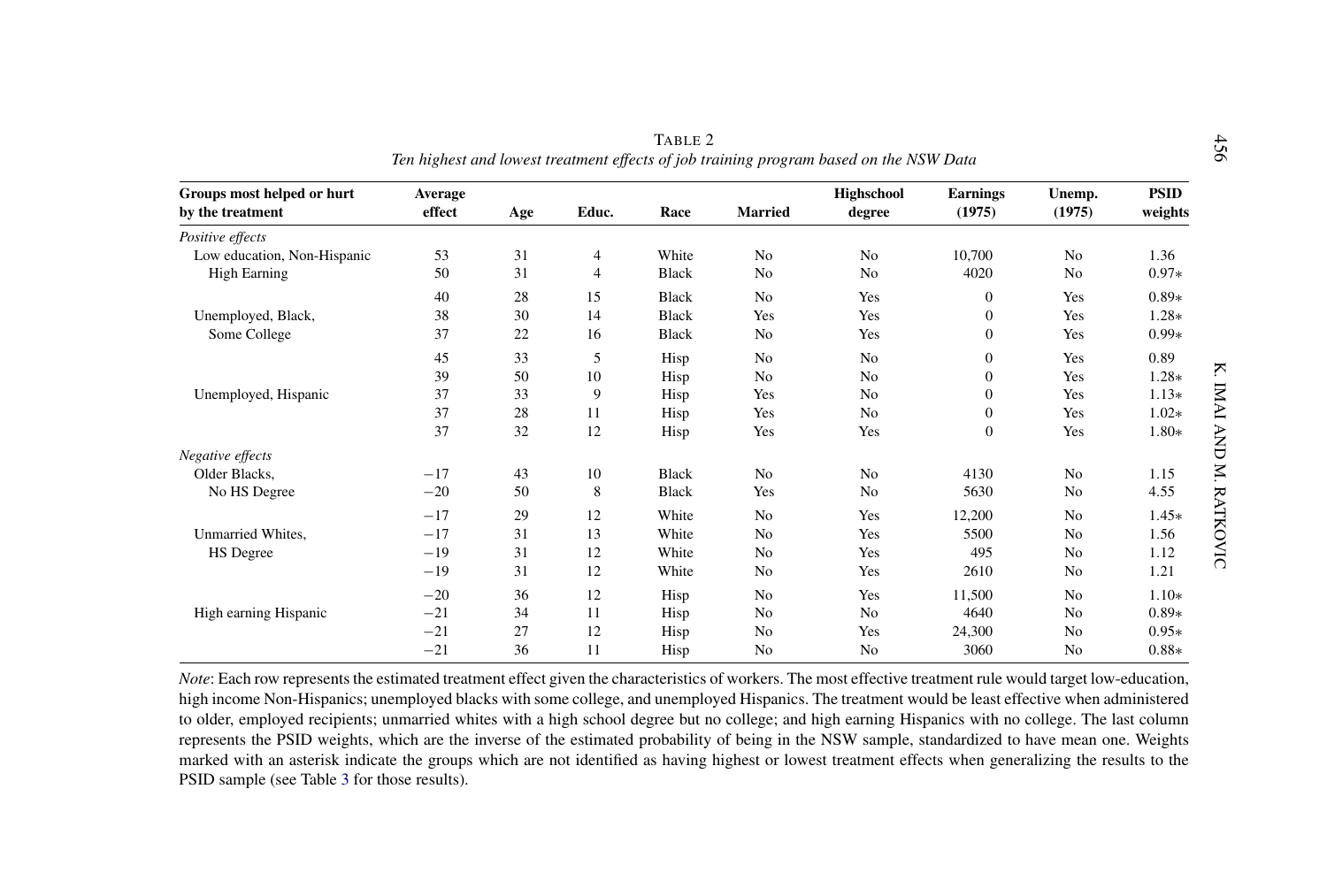<span id="page-14-0"></span>

| Groups most helped or hurt |               |     |       |              |                | Highschool     | <b>Earnings</b> | Unemp.         | <b>PSID</b> |
|----------------------------|---------------|-----|-------|--------------|----------------|----------------|-----------------|----------------|-------------|
| by the treatment           | <b>Effect</b> | Age | Educ. | Race         | <b>Married</b> | degree         | (1975)          | (1975)         | weights     |
| Positive effects           |               |     |       |              |                |                |                 |                |             |
|                            | 86            | 22  | 10    | White        | Yes            | No             | 23,000          | No             | $2.14*$     |
| Married Whites.            | 77            | 20  | 11    | White        | Yes            | No             | 8160            | N <sub>o</sub> | 1.87*       |
| No HS Degree               | 69            | 28  | 10    | White        | Yes            | No             | 6350            | N <sub>o</sub> | $1.64*$     |
|                            | 60            | 26  | 8     | White        | Yes            | No             | 36,900          | No             | $1.61*$     |
|                            | 75            | 20  | 12    | White        | Yes            | Yes            | 8640            | N <sub>o</sub> | $5.47*$     |
| Married, Educated          | 50            | 25  | 14    | <b>Black</b> | Yes            | Yes            | 11,500          | N <sub>o</sub> | 1.82*       |
|                            | 49            | 27  | 13    | White        | Yes            | Yes            | 854             | N <sub>o</sub> | $3.19*$     |
|                            | 48            | 24  | 12    | White        | Yes            | Yes            | 24,300          | N <sub>0</sub> | $7.19*$     |
| Unmarried, Uneducated      | 83            | 31  | 4     | White        | N <sub>o</sub> | N <sub>o</sub> | 10,700          | N <sub>0</sub> | 1.36        |
|                            | 49            | 33  | 5     | Hisp         | No             | No             | $\mathbf{0}$    | Yes            | 0.89        |
| Negative effects           |               |     |       |              |                |                |                 |                |             |
|                            | $-41$         | 26  | 13    | White        | No             | Yes            | 5400            | N <sub>0</sub> | $1.44*$     |
| Unmarried Whites.          | $-44$         | 29  | 12    | White        | No             | Yes            | 12,200          | N <sub>0</sub> | $1.45*$     |
| HS Degree                  | $-44$         | 31  | 12    | White        | N <sub>o</sub> | Yes            | 495             | N <sub>0</sub> | 1.12        |
|                            | $-46$         | 31  | 12    | White        | No             | Yes            | 2610            | N <sub>0</sub> | 1.21        |
|                            | $-57$         | 31  | 13    | White        | No             | Yes            | 5500            | N <sub>0</sub> | 1.56        |
|                            | $-43$         | 43  | 10    | <b>Black</b> | N <sub>o</sub> | N <sub>o</sub> | 4130            | N <sub>0</sub> | 1.15        |
| <b>Older Blacks</b>        | $-43$         | 42  | 9     | <b>Black</b> | Yes            | No             | 3060            | N <sub>0</sub> | $1.60*$     |
| Employed, No HS Degree     | $-47$         | 44  | 9     | <b>Black</b> | Yes            | No             | 10,900          | N <sub>0</sub> | $2.61*$     |
|                            | $-60$         | 46  | 8     | <b>Black</b> | No             | No             | 2590            | No             | $1.22*$     |
|                            | $-100$        | 50  | 8     | <b>Black</b> | Yes            | N <sub>o</sub> | 5630            | N <sub>0</sub> | 4.55        |

TABLE 3 Highest and lowest estimated treatment effects when generalizing the results to the PSID sample

*Note*: When administering the treatment in the PSID sample, the most effective treatment rule would target married whites with no high school degree; married, educated non-Hispanics; and unmarried individuals with little education. The treatment will be least effective when administered to unmarried whites with <sup>a</sup> high school degree; high-earning, older blacks with <sup>a</sup> high school degree. The last column represents the PSID weights, which are the inverse of the estimated probability of being in the NSW sample, standardized to have <sup>a</sup> mean equal to one. Weights marked with an asterisk indicate the groups which are not identified as having highest or lowest treatment effects when fit to the (unweighted) NSW sample (see Table [2](#page-13-0) for those results).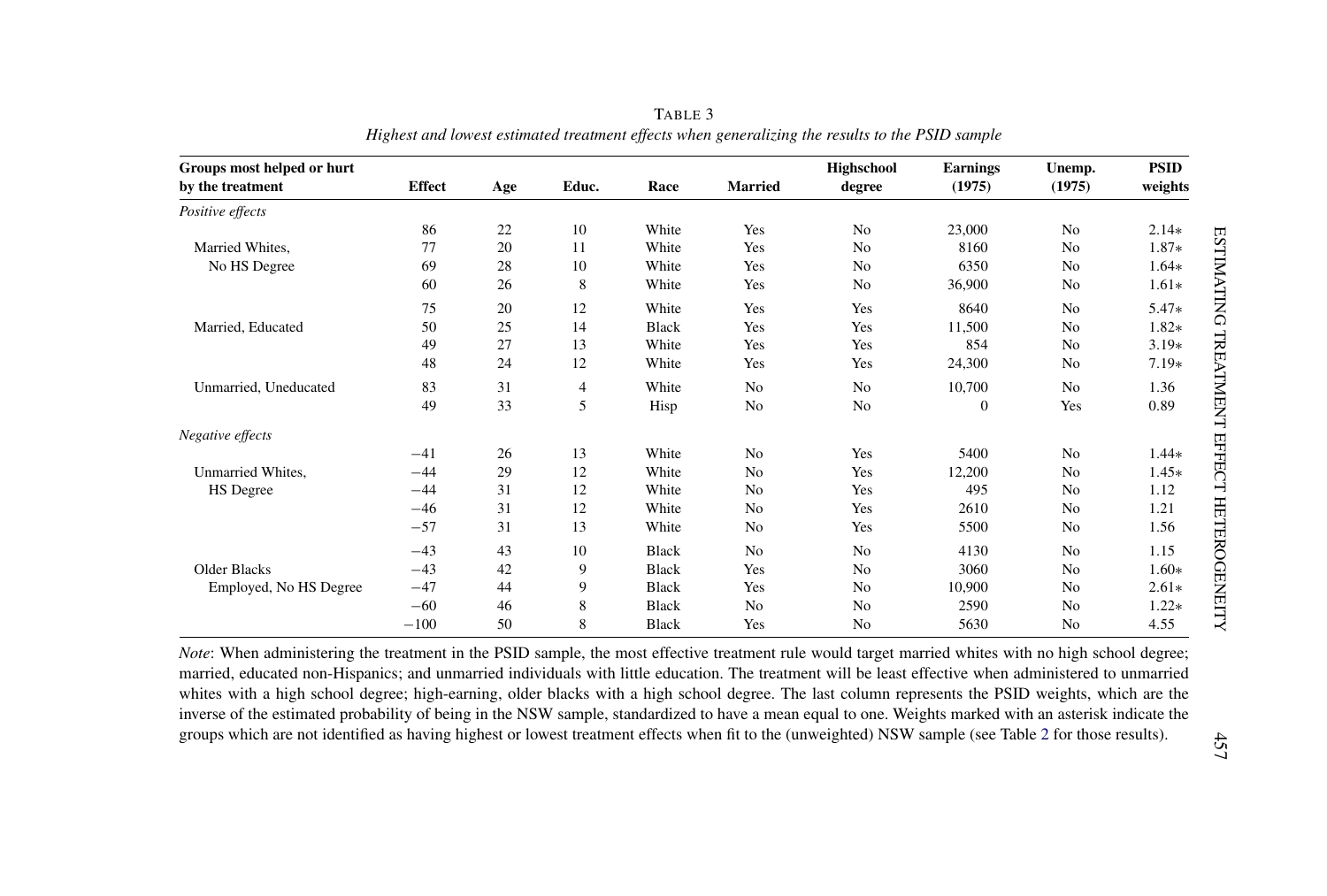<span id="page-15-0"></span>4.1. *Identifying best treatments from a large number of alternatives*. We conduct simulations for selecting a set of the best treatments among a large number of available treatments. We use two settings, one with the correct model specification and the other with misspecified models, where un-modeled nonlinear terms are added to the data generating process. In the simulations with correct model specification, we have one control condition, 49 distinct treatment conditions, and 3 pre-treatment covariates. That is,  $Z_i$  consists of 49 treatment indicator variables and  $V_i$  is a vector of 3 pre-treatment covariates plus an intercept, that is,  $L_z = 49$ and  $L_V = 4$ . Among 49 treatments, 3 of them have substantive effects; the ATE is approximately equal to 7, 5, and −3 percentage points, respectively. The remaining 46 treatment indicator variables have nonzero but negligible effects, with the average effect sizes ranging within  $\pm 1$  percentage point. In contrast, all pretreatment covariates are assumed to have substantial predictive power.

We independently sample the pre-treatment covariates from a multivariate normal distribution with mean zero and a randomly generated covariance matrix. Specifically, an  $(L_V \times L_V)$  matrix,  $U = [u_{ij}]$ , was generated with  $u_{ij} \sim \mathcal{N}(0, 1)$ and the covariance matrix is given by  $U^{\top}U$ . The design matrix for the 49 treatment variables is orthogonal and balanced. The true values of the coefficients are set as  $\beta = \{7.5, 3.3, -2, ...\}$  and  $\gamma = \{50, -30, 30\}$ , where ... denotes 47 remaining coefficients drawn from a uniform distribution on [−0*.*7*,* 0*.*7]. Finally, the outcome variable  $Y_i \in \{-1, 1\}$  is sampled according to the following model;  $Pr(Y_i = 1 \mid Z_i, V_i) = a(Z_i^\top \beta + V_i^\top \gamma + b)$  with  $\{a, b\}$  selected such that the magnitude of the ATEs roughly equals the values specified above.

For the simulations with an incorrectly specified model, we include unmodeled nonlinear terms based on the pre-treatment covariates in the data generating process. Specifically, *Vi* now includes the interaction term between the first and second pre-treatment covariates and the square term of the third pre-treatment covariate as well as the main effect term for each of the three covariates. These higher-order terms are used to generate the data, but not included as covariates in fitting any model. As before, the outcome variable is generated after an affine transformation in order to keep the size of the ATEs approximately equal to the pre-specified levels given above.

Figure [1](#page-16-0) summarizes the results in terms of false discovery rate (FDR) and discovery rate (DR) separately for the largest and substantive effects. We define discovery as estimating the largest effect (three largest effects) as the largest effect (nonzero effects) with the correct sign. Similarly, false discovery occurs when the largest effect is not correctly discovered *and* at least one coefficient is estimated to be nonzero. FDR may not equal one minus DR because the former is based only on the simulations where at least one coefficient is estimated to be nonzero. The first row presents FDR for the largest effect whereas the second row presents its DR. Similarly, the third row plots the FDR for the three largest effects while the fourth row presents their DR. Note that fewer than three nonzero effects may be estimated.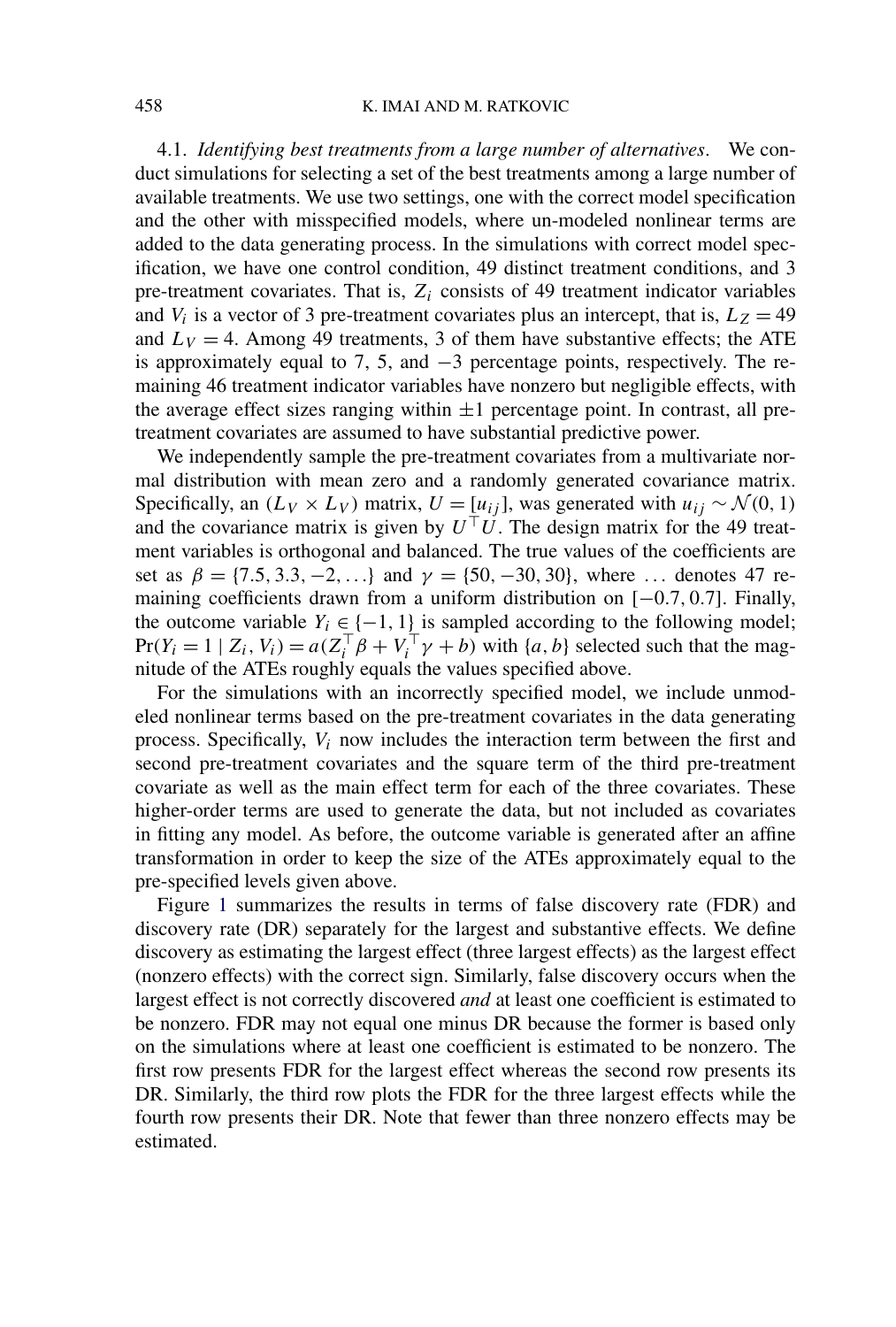<span id="page-16-0"></span>

FIG. 1. *False discovery rate* (*FDR*) *and discovery rate* (*DR*) *for selecting the best treatments among a large number of available treatments*. *Simulation results with correct specification* (*left column*) *and incorrect specification* (*right column*) *are shown*. *The figure compares the performance of the proposed method* (SVM; *thick solid lines*) *to that of BART* (BART; *dashed lines*), *conditional inference trees* (Tree; *dashed-dotted lines*), *Boosting* (Boost; *dotted lines*), *and Bayesian logistic regression with a noninformative prior* (GLM; *solid lines*). *Here*, *discovery is defined as estimating the largest effect* (*three largest effects*) *as the largest effect* (*nonzero effects*) *with the correct sign*. *The first and second* (*third and fourth*) *rows present the FDR and DR for the largest effect* (*three largest effects*), *respectively*.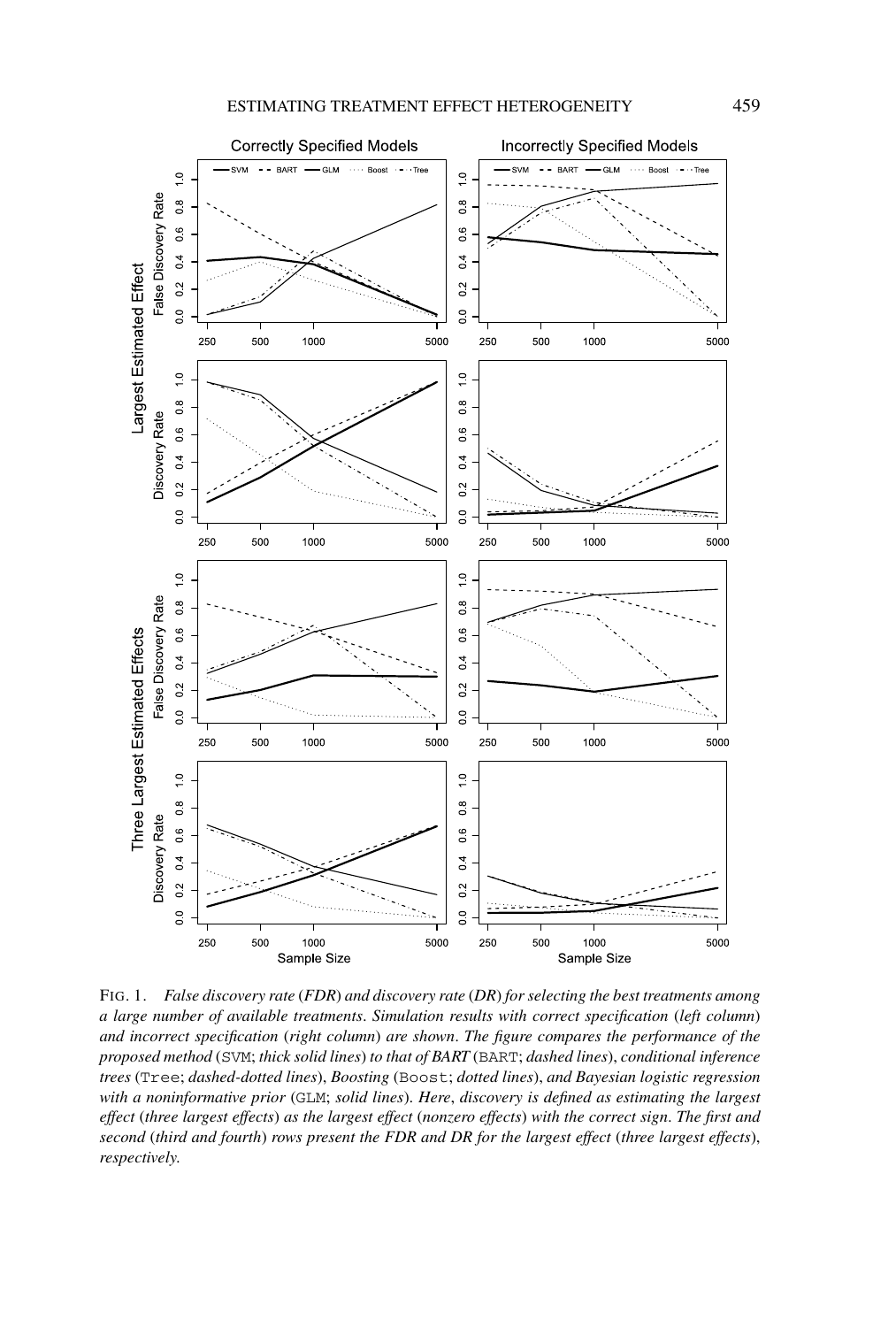The results show that across simulations the proposed method (SVM; solid lines) has a smaller FDR while its DR is competitive with other methods. The comparison with BART reveals a key feature of our method. The proposed method dominates BART in FDR regardless of model specification. The largest estimated effect from BART identifies the largest effect slightly more frequently, but at the cost of a higher FDR. Despite its low FDR, our method maintains a competitive DR. For many methods, model misspecification increases FDR and reduces DR. For this reason, we recommend erring in favor of including too many rather than too few pre-treatment covariates in the model.

Unlike three of its competitors, Boosting, conditional inference trees, and Bayesian GLM, the performance of the proposed method improves as the sample size increases. Boosting and trees both attain an FDR and DR of zero as the sample size grows. The tree focuses in on the largest effects, not identifying any small effects as the sample size grows. This may be due to the fact that trees do not converge asymptotically to the true conditional mean function unless the underlying function is piecewise constant (though they converge to the minimal risk) [see, e.g., [Breiman et al.](#page-24-0) [\(1984\)](#page-24-0)]. The boosting algorithm uses trees as base learners, which may be leading to the deteriorating performance in identifying small effects. The performance of Bayesian GLM also declines with increasing sample size, because we are not considering uncertainty in the posterior mean estimates. To address this issue, one must use some *p*-value based regularization, such as using a *p*-value threshold of 0*.*10 (see Figure [2](#page-18-0) in the next set of simulations for illustration).

4.2. *Identifying units for which a treatment is beneficial/harmful*. In the second set of simulations, we consider the problem of identifying groups of units for which a treatment is beneficial (or harmful). Here, we are interested in identifying interactions between a treatment and observed pre-treatment covariates. The key difference between this simulation and the previous one is that in the current setup causal heterogeneity variables (treatment-covariate interactions) may be correlated with each other as well as other noncausal variables. The previous simulation setting assumes that causal heterogeneity variables (treatment indicators) are independent of each other and other variables. In this simulation, we also include a comparison with the logistic regression with a single LASSO constraint and the maximal ten-fold cross-validation on the "value" statistic [\[Qian and Mur](#page-26-0)[phy](#page-26-0) [\(2011\)](#page-26-0)]. This statistic is the expected benefit from a particular treatment rule [see also [Imai and Strauss](#page-25-0) [\(2011\)](#page-25-0)]. Note that in the previous simulation, due to a large number of treatments, cross-validation on this statistic is not feasible.

In the current simulation, we have a single treatment condition, that is,  $K = 1$ , and 20 pre-treatment covariates  $X_i$ . The pre-treatment covariates are all based on the multivariate normal distribution with mean zero and a random variancecovariance matrix as in the previous simulation study, with five covariates then discretized using 0.5 as a threshold. Causal heterogeneity variables *Zi* consist of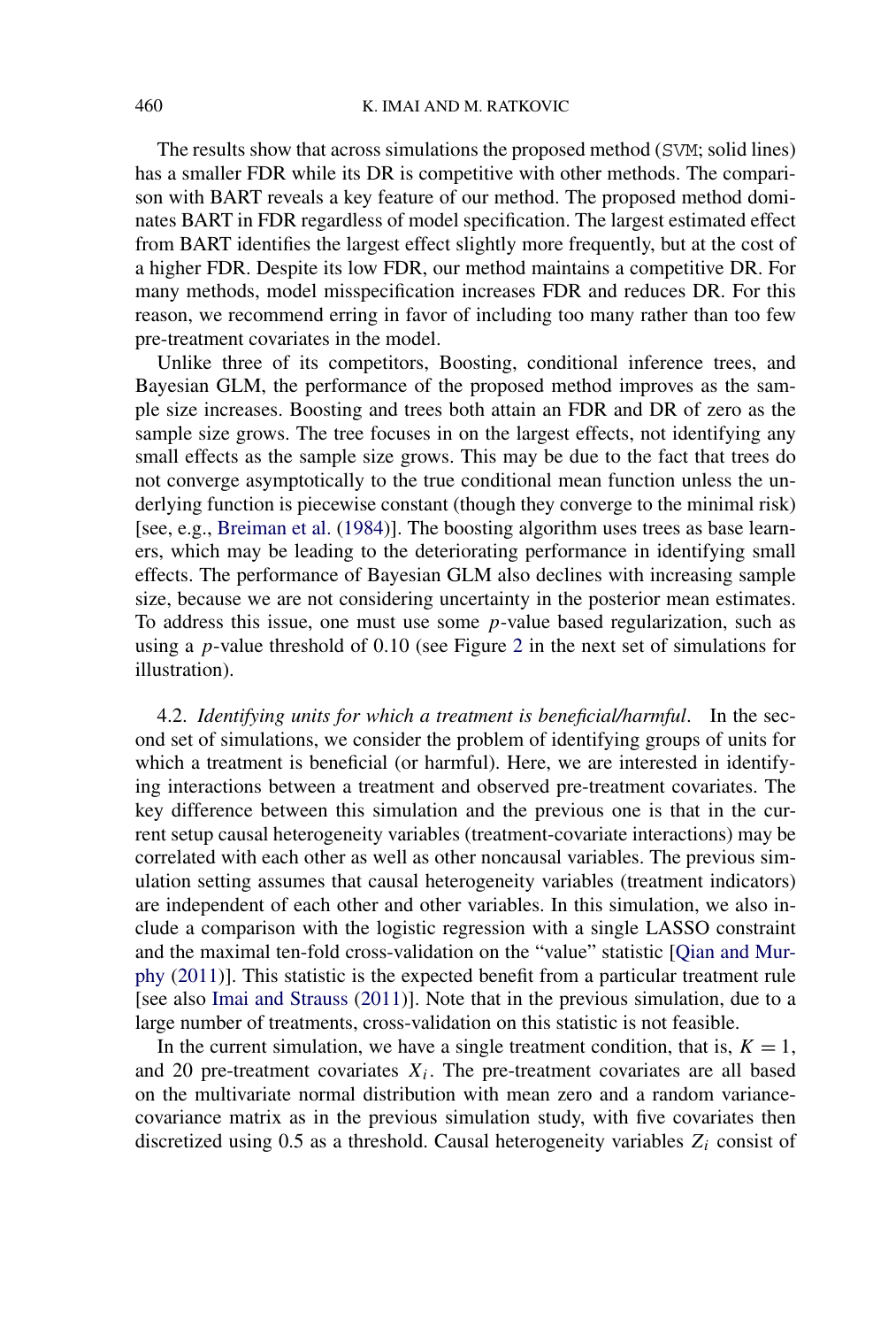<span id="page-18-0"></span>

FIG. 2. *False discovery rate* (*FDR*) *and discovery rate* (*DR*) *for identifying units for which a treatment is most effective* (*or harmful*). *The figure compares the performance of the proposed method* (SVM; *solid lines*) *with the logistic LASSO* (LASSO) *and the Bayesian logistic regression based on a noninformative prior* (GLM; *dashed and dotted lines*). *For Bayesian GLM*, *we examine the estimates based on posterior means* (*dashed lines*) *and statistical significance* (*p-value less than* 0*.*1). *Here*, *discovery is defined as estimating the largest effect* (*four largest effects*) *as the largest effect* (*nonzero effects*) *with the correct sign*. *The top and bottom plots in the first* (*second*) *column present the FDR and DR for the largest effect* (*three largest effects*), *respectively*.

20 treatment-covariate interactions plus the main effect for the treatment indicator  $(L_Z = 21)$ , while  $V_i$  is composed of the main effects for the pre-treatment covariates  $(L_V = 20)$ .

Given this setup, we generate the outcome variable  $Y_i$  in the same way as in Section [4.1](#page-15-0) according to the linear probability model. There are 4 pre-treatment covariates that interact with the treatment in a systematic manner. As before, we apply an affine transformation so that an observation whose values for these two covari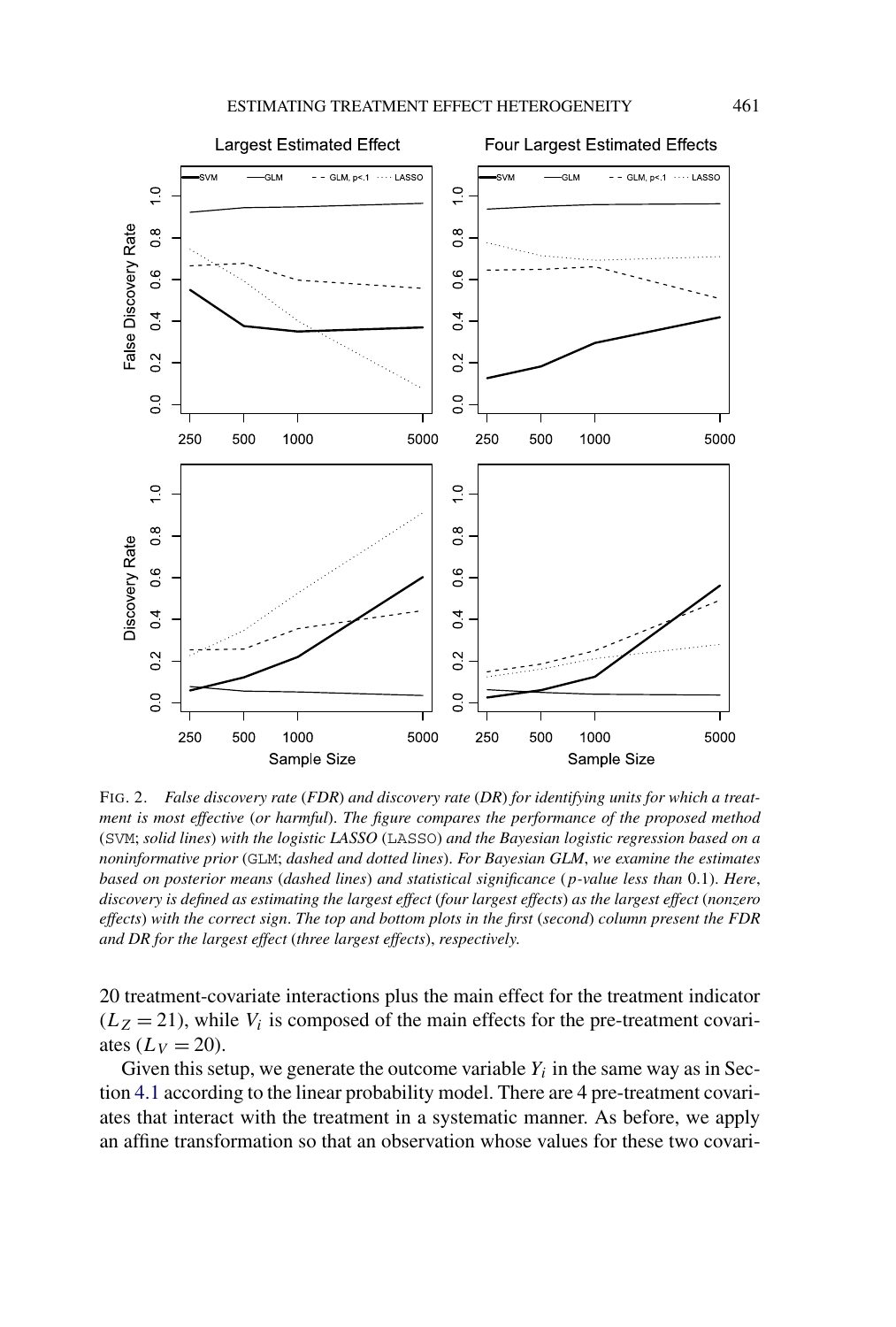ates are one standard deviation above the mean has the CATE of roughly 4 and 1.7 percentage points. That is, we set  $\beta = \{-2.7, 2.7, -6.7, -6.7, ...\}$  and  $\gamma =$ {50*,*−30*,* 30*,* 20*,*−20*,...*} where the *...* denotes uniform draws from [−0*.*7*,* 0*.*7].

Figure [2](#page-18-0) compares the FDR and DR for our proposed method (SVM; solid lines) with those for the logistic LASSO (LASSO) and Bayesian logistic regression (GLM; dotted and dashed lines). For the Bayesian GLM, we consider two rules: one based on posterior means of coefficients (dashed lines) and the other selecting coefficients with *p*-values below 0*.*1 (dotted lines). Unlike the simulations given in Section [4.1,](#page-15-0) neither BART, boosting, nor conditional inference trees provide a simple rule for variable selection in this setting and hence no results are reported.

The interpretation of these plots is identical to that of the plots in Figure [1.](#page-16-0) In the left column, the top (bottom) plot presents FDR (DR) for the largest effect, whereas that of the right column presents FDR (DR) for the four largest effects. When compared with the Bayesian GLM, the proposed method has a lower FDR for both largest and four largest estimated effects. The *p*-value thresholding improves the Bayesian GLM, and yet the proposed method maintains a much lower FDR and comparable DR. Relative to the LASSO, the proposed method is not as effective in considering the largest estimated effect except that it has a lower FDR when the sample size is small. However, when considering the four largest estimated effects, the proposed method maintains a lower FDR than the LASSO, and a comparable DR. This result is consistent with the fact that the value statistic targets the largest treatment effect while the GCV statistic corresponds to the overall fit.

To further evaluate our method, we consider a situation where each method is applied to a sample and then used to generate a treatment rule for each individual in another sample. For each method, a payoff, characterized by the net number of people in the new sample who are assigned to treatment and are in fact helped by the treatment, is calculated. To represent a budget constraint faced by most researchers, we specify the total number of individuals who can receive the treatment and vary this number within the simulation study.

Specifically, after fitting each model to an initial sample, we draw another simple random sample of 2000 observations from the same data generating process. Using the result from each method, we calculate the predicted CATE for each observation of the new sample,  $\hat{\tau}(1; \tilde{X}_i)$ , and give the treatment to those with highest predicted CATEs until the number of treated observations reaches the pre-specified limit. Finally, a payoff of the form  $1\{\hat{\tau}(1; X_i) > 0\} \cdot \text{sgn}(\tau(1; X_i))$ is calculated for all treated observations of the new sample where  $\tau(1; X_i)$  is the true CATE. This produces a payoff of 0*.*5 if a treated observation is actually helped by the treatment, −0*.*5 if the observation is harmed, and 0 for untreated observations. As a baseline, we compare each method to the "oracle" treatment rule,  $\mathbf{1}\{\tau(1; X_i) > 0\} \cdot \text{sgn}(\tau(1; X_i))$ , which administers the treatment only when helpful. We have also considered an alternative payoff of the form  $\mathbf{1}\{\hat{\tau}(1; X_i) > 0\} \cdot \tau(1; X_i)$ , representing how much (rather than whether) the treatment helps or harms. The results were qualitatively similar to those presented here.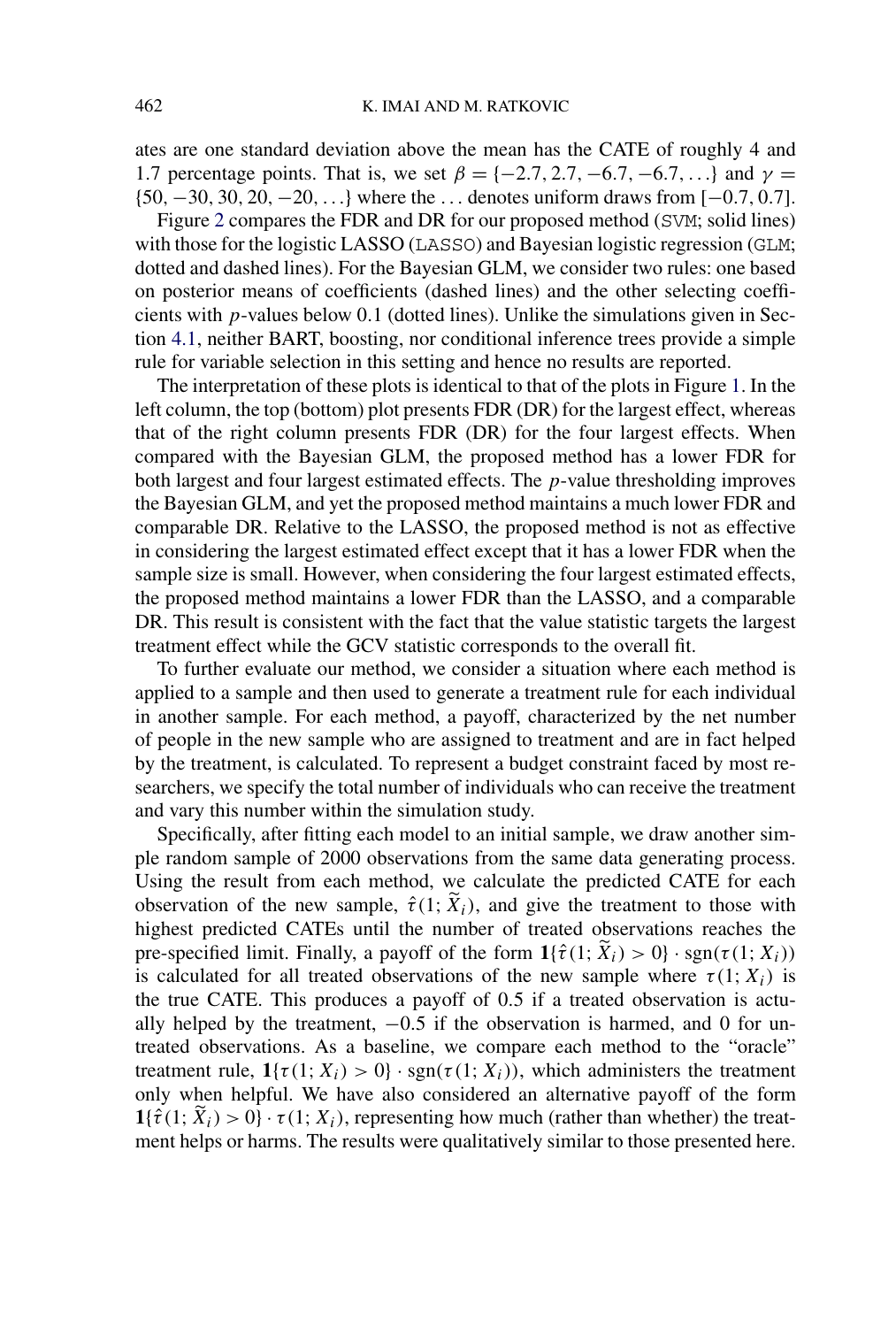|                | Sample size    |        |                |        |  |  |  |
|----------------|----------------|--------|----------------|--------|--|--|--|
| <b>Method</b>  | <b>250</b>     | 500    | <b>1000</b>    | 5000   |  |  |  |
| <b>SVM</b>     | $-2$           | 11     | 22             | 42     |  |  |  |
| <b>BART</b>    | $-19$          | $-4$   | 8              | 21     |  |  |  |
| LASSO          | $-18$          | 2      | 15             | 28     |  |  |  |
| GLM            | $-20$          | $-7$   |                | 34     |  |  |  |
| Boost          | $-1$           | 10     | 18             | 40     |  |  |  |
| Tree           | $\overline{c}$ | 2      | $\mathfrak{D}$ |        |  |  |  |
| Treat everyone | $-123$         | $-121$ | $-121$         | $-116$ |  |  |  |

TABLE 4 *Performance in payoff relative to the oracle*

*Note*: The table presents a payoff for each method as a percentage of the optimal oracle rule, which is considered as 100%. Each method is fit to a training set, and the treatment is administered to every person in the validation set with a predicted improvement. The proposed method (SVM) narrowly dominates Boosting (Boost), and both the proposed method and Boosting noticeably outperform all other competitors, except conditional inference trees (Tree) at sample size 250. At larger sample sizes the tree severely underfits. While the proposed method and Boosting perform similarly by a predictive criterion, Boosting does not return an interpretable model. BART, GLM, and LASSO represent the Bayesian Additive Regression Tree, the logistic regression with a noninformative prior, and the logistic regression with a single LASSO constraint and cross-validation on the value statistic. The bottom row presents the outcome if every observation were treated, indicating that in this simulation the average treatment effect is negative, but there exists a subgroup for which the treatment is beneficial.

The results from the simulation are presented in Table 4. The table presents a comparison of payoffs, by method, as a percentage of the optimal oracle rule, which is considered as 100%. The bottom row presents the outcome if every observation were treated, indicating that in this simulation the average treatment effect is negative but there exists a subgroup for which treatment is beneficial. The proposed method (SVM) narrowly dominates Boosting (Boost), and both the proposed method and Boosting noticeably outperform all other competitors, except conditional inference trees (Tree) at sample size 250. At larger sample sizes, however, the tree severely underfits. While the proposed method and Boosting perform similarly by a predictive criterion, Boosting does not return an interpretable model. We also find that SVM outperforms LASSO, which is consistent with the fact that the GCV statistic targets the overall performance while the value statistic focuses on the largest treatment effect. If administering the treatment is costless, the proposed method generates the most beneficial treatment rule among its competitors.

Figure [3](#page-21-0) presents the results across methods and sample sizes in the presence of a budget constraint. The left column shows the proportion of treated units that actually benefit from the treatment for each observation considered for the treatment in the order of predicted CATE (the horizontal axis). The oracle identifies those who certainly benefit from the treatment and treats them first. The middle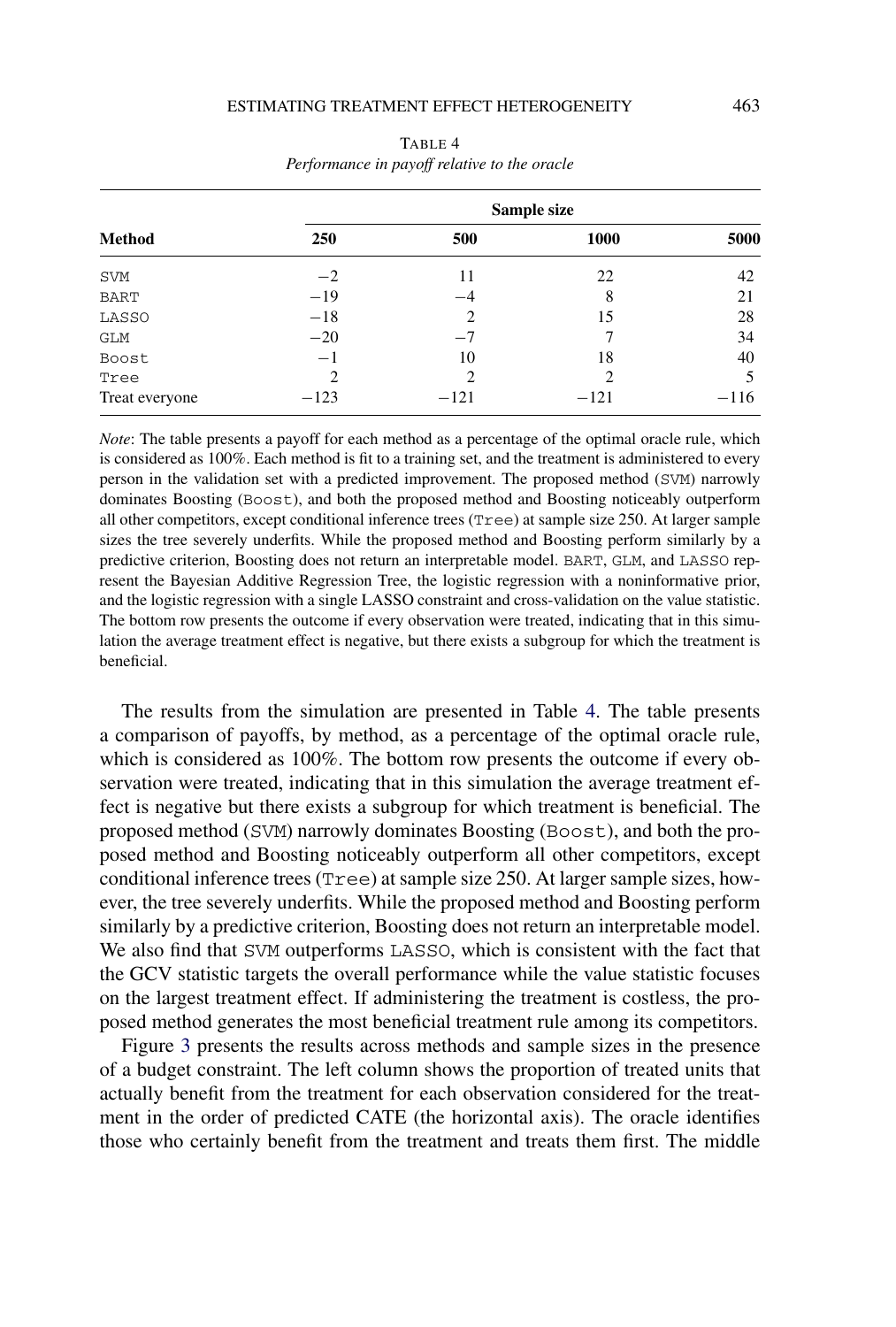<span id="page-21-0"></span>

FIG. 3. *The relative performance of individualized treatment rules derived by each method*. *The figure presents the proportion of treated units* (*based on the treatment rule of each method*) *who benefit from the treatment* (*left column*), *are harmed by the treatment* (*middle column*), *and the difference between the two* (*right column*) *at each percentile of the total sample who can be assigned to the treatment*. *The oracle* (*solid lines*) *treats each observation only when helpful and hence is identical to the horizontal line at zero in the middle column*. *The proposed method* (SVM; *solid thick lines*) *makes fewer mistreatments than other methods*, *while it is conservative in assigning observations to the treatment*.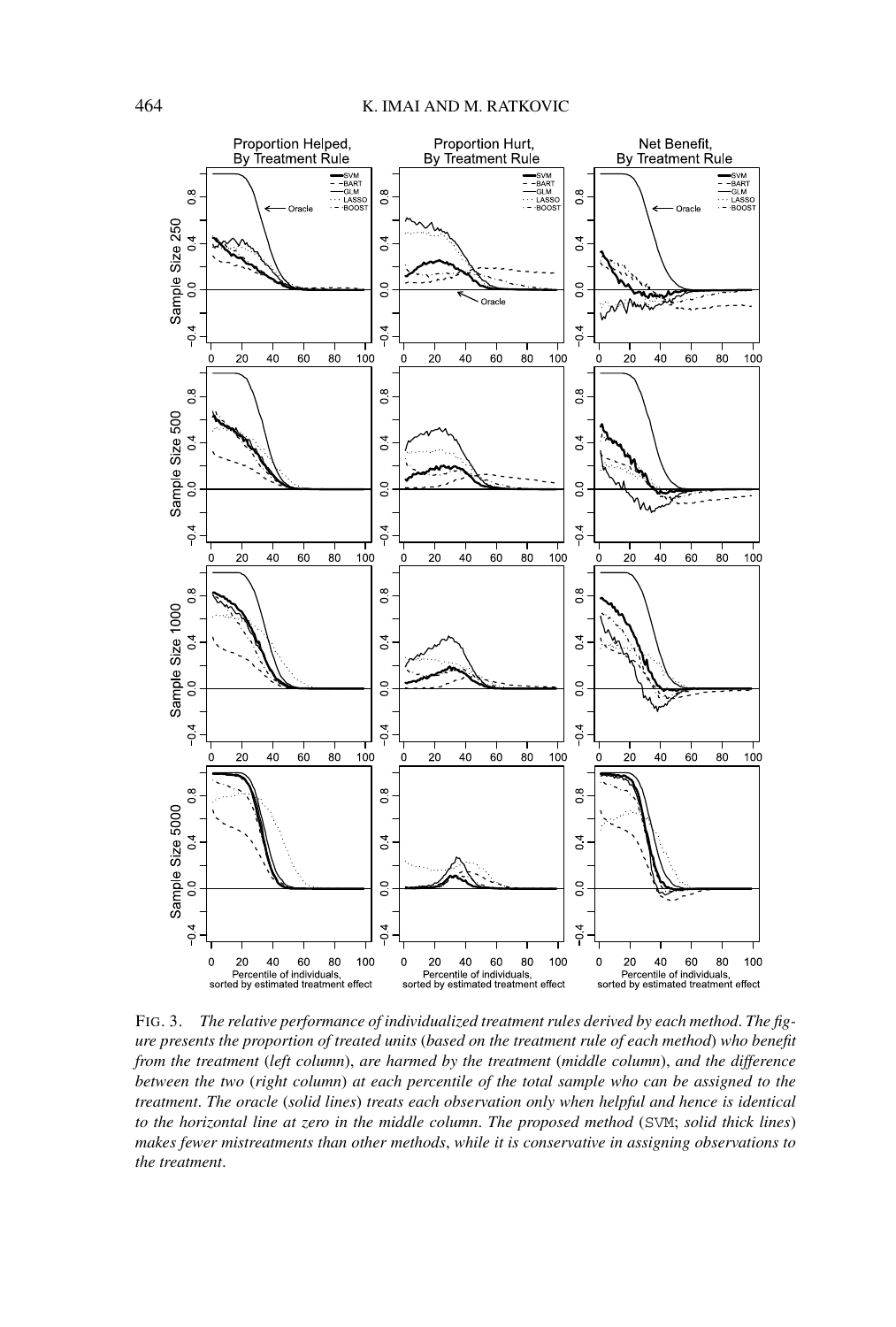column shows the proportion of treated units that are hurt by the treatment. Here, the oracle never hurts observations and hence is represented by the horizontal line at zero. The right column presents the net benefit by treatment rule, which can be calculated as the difference between the positive (left column) and negative (middle column) effects. Each row presents a different sample size to which each method is applied.

The figure shows that when the sample size is small, the proposed method assigns fewer observations a harmful treatment, relative to its competitors. For moderate and large sample sizes, the proposed method dominates its competitors in both identifying a group that would benefit from the treatment and avoiding treating those who would be hurt. This can be seen from the plots in the middle column where the result based on the proposed method (SVM; solid thick lines) stays close to the horizontal zero line when compared to other methods. Similarly, in the right column, the results based on the proposed method stay above other methods. When these lines go below zero, it implies that a majority of treated observations would be harmed by the treatment. The disadvantage of the proposed method is its conservativeness. This can be seen in the left column where at the beginning of the percentile the solid thick line is below its competitors for small sample sizes. This difference vanishes as the sample size increases, with the proposed method outperforming its competitors. In sum, when used to predict a treatment rule for out-of-sample observations, the proposed method makes fewer harmful prescriptions and often yields a larger net benefit than its competitors.

**5. Concluding remarks.** Estimation of heterogeneous treatment effects plays an essential role in scientific research and policy making. In particular, researchers often wish to select the most efficacious treatments from a large number of possible treatments and to identify individuals who benefit most (or are harmed) by treatments. Estimation of treatment effect heterogeneity is also important when generalizing experimental results to a target population of interest.

The key insight of this paper is to formulate the identification of heterogeneous treatment effects as a variable selection problem. Within this framework, we develop a Support Vector Machine with two separate sparsity constraints, one for a set of treatment effect heterogeneity parameters of interest and the other for observed pre-treatment effect parameters. This setup addresses the fact that in many applications, pre-treatment covariates are much more powerful predictors than treatment variables of interest or their interactions with covariates. In addition, unlike the existing techniques such as Boosting and BART, the proposed method yields a parsimonious model that is easy to interpret. Our simulation studies show that the proposed method has low false discovery rates while maintaining competitive discovery rates. The simulation study also shows that the use of our GCV statistic is appropriate when exploring the treatment effect heterogeneity rather than identifying the single optimal treatment rule.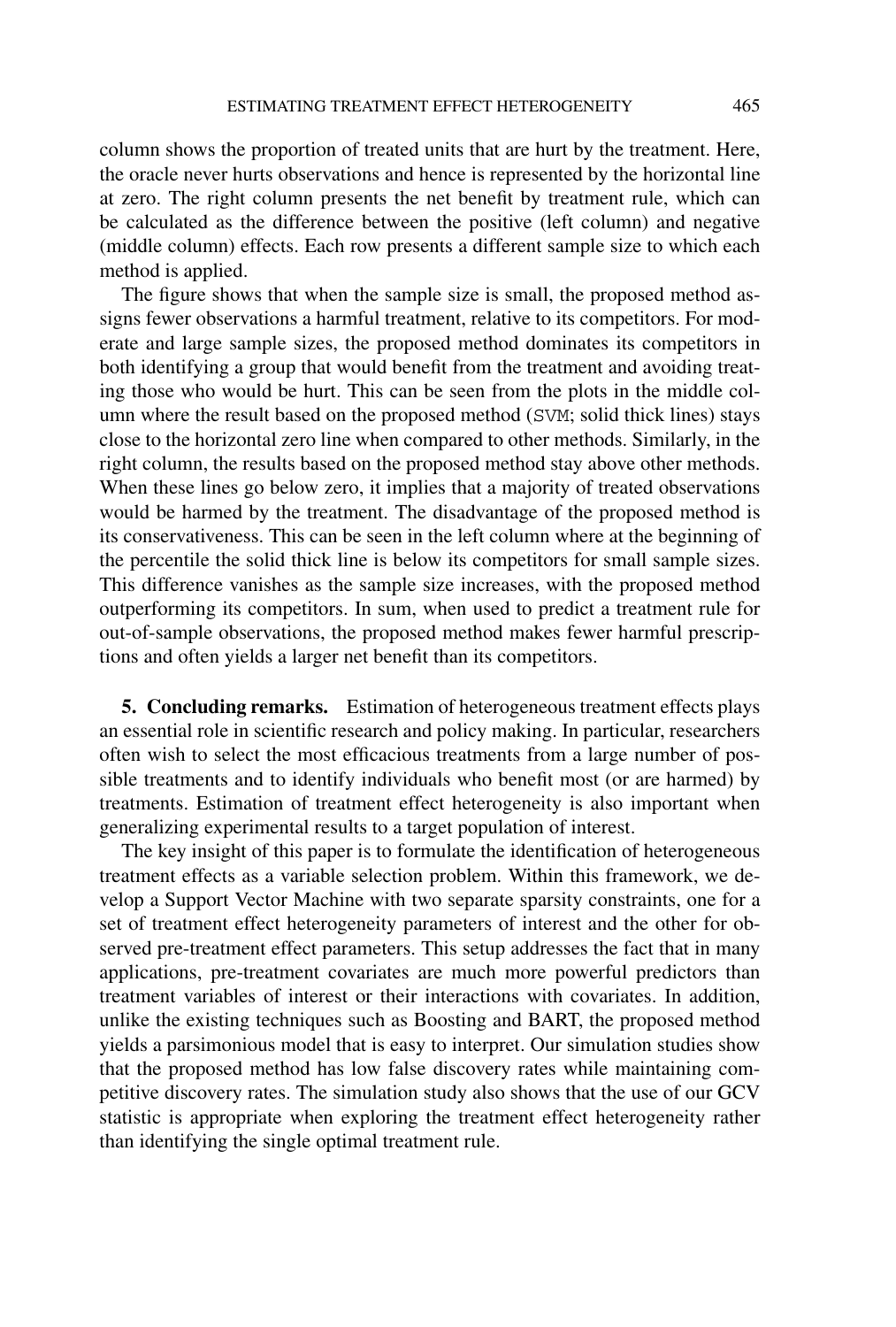### <span id="page-23-0"></span>466 K. IMAI AND M. RATKOVIC

A number of extensions of the method developed in this paper are possible. For example, we can accommodate other types of outcome variables by considering different loss functions. Instead of the GCV statistic we use, alternative criteria such as AIC or BIC statistics as well as more targeted quantities such as the average treatment effect for the target population can be employed. While we use LASSO constraints, researchers may prefer alternative penalty functions such as the SCAD or adaptive LASSO penalty. Furthermore, although not directly examined in this paper, the proposed method can be extended to the situation where the goal is to choose the best treatment for each individual from multiple alternative treatments. Finally, it is of interest to consider how the proposed method can be applied to observational data [e.g., see [Zhang et al.](#page-27-0) [\(2012\)](#page-27-0) who develop a doubly robust estimator for optimal treatment regimes] and longitudinal data settings where the derivation of optimal dynamic treatment regimes is a frequent goal [e.g., [Murphy](#page-26-0) [\(2003\)](#page-26-0), [Zhao et al.](#page-27-0) [\(2011\)](#page-27-0)]. The development of such methods helps applied researchers avoid the use of ad hoc subgroup analysis and identify treatment effect heterogeneity in a statistically principled manner.

# APPENDIX: ESTIMATED NONZERO COEFFICIENTS FOR EMPIRICAL APPLICATIONS

|              | <b>Treatment interactions</b> |                  |                |                    |  |  |
|--------------|-------------------------------|------------------|----------------|--------------------|--|--|
| <b>Visit</b> | <b>Phone</b>                  | <b>Mailings</b>  | <b>Message</b> | <b>Coefficient</b> |  |  |
| Yes          | Any                           | $0 - 3$          | Any            | 1.50               |  |  |
| No           | No                            | $\overline{2}$   | Neighborhood   | 1.25               |  |  |
| Yes          | No                            | $\overline{0}$   | Any            | 1.04               |  |  |
| No           | Close                         | $\boldsymbol{0}$ | Close          | 0.84               |  |  |
| Any          | No                            | 3                | Any            | 0.72               |  |  |
| Yes          | Any                           | $\boldsymbol{0}$ | Any            | 0.59               |  |  |
| Any          | No                            | 3                | Civic          | 0.49               |  |  |
| Yes          | No                            | $0 - 3$          | Close          | 0.15               |  |  |
| No           | Any                           | $\overline{2}$   | Any            | $-0.08$            |  |  |
| Any          | Any                           | 3                | Civic          | $-0.68$            |  |  |
| Any          | Civic                         | $0 - 3$          | Civic          | $-0.95$            |  |  |
| No           | No                            | $\overline{2}$   | Close          | $-2.09$            |  |  |
| Any          | Civic/Blood                   | $0 - 3$          | Civic          | $-2.16$            |  |  |
| No           | Neighbor                      | $0 - 3$          | Neighbor       | $-2.72$            |  |  |
| No           | Civic                         | $0 - 3$          | Neighbor       | $-3.67$            |  |  |

TABLE 5 *Nonzero coefficient estimates for the New Haven get-out-the-vote experiment*

*Note*: Coefficients are presented on the percentage point scale. 13 of the 193 causal heterogeneity parameters were estimated as nonzero (6*.*7%). The largest positive coefficients correspond with a personal visit, while the largest negative effects correspond with receiving a civic or neighborhood solidarity appeal via phone. These coefficients generate the predicted treatment effects in Table [1.](#page-10-0)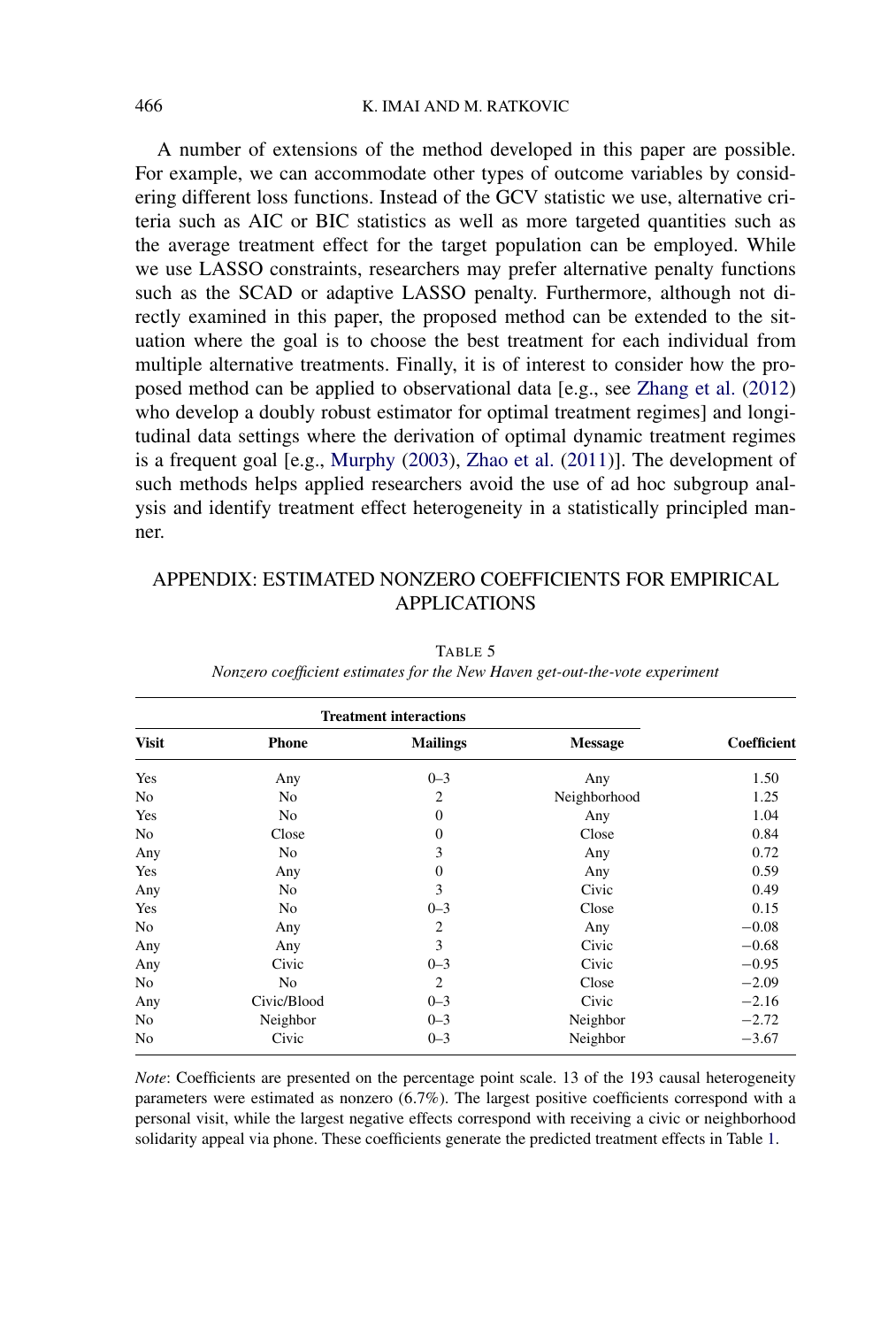#### ESTIMATING TREATMENT EFFECT HETEROGENEITY 467

<span id="page-24-0"></span>

|                                  | <b>NSW</b> | <b>PSID</b> |
|----------------------------------|------------|-------------|
| Treatment intercept              | 6.92       | 6.67        |
| Main effects                     |            |             |
| Age                              | 0.00       | $-0.83$     |
| Married                          | 1.32       | 3.39        |
| White                            | 0.00       | 0.10        |
| Squared terms                    |            |             |
| Age <sup>2</sup>                 | $-0.03$    | $-0.09$     |
| Education <sup>2</sup>           | 0.89       | 0.86        |
| Interaction terms                |            |             |
| No HS degree, Unemployed in 1975 | $-1.06$    | 0.00        |
| White, Married                   | 0.00       | 26.16       |
| White, No HS degree              | 25.35      | 30.65       |
| Hispanic, Logged 1975 earnings   | $-49.36$   | $-62.15$    |
| Black, Logged 1975 earnings      | 8.29       | 0.00        |
| White, Education                 | 0.00       | $-1.41$     |
| Married, Education               | 4.90       | 12.11       |
| Married, Logged 1975 earnings    | 0.00       | 5.72        |
| Education, Unemployed in 1975    | 7.52       | 9.59        |
| Age, Education                   | 0.00       | $-0.47$     |
| Age, Black                       | $-0.56$    | 0.00        |
| Age, Hispanic                    | 0.00       | 0.34        |
| Age, Unemployed in 1975          | 3.30       | 4.79        |

TABLE 6 *Nonzero coefficient estimates for the job training program data*

*Note*: The table presents the estimates from the model fitted to the NSW Data without (left column) and with the PSID weights (right column). Coefficients are rescaled to the percentage point scale. The first row contains the estimated intercept, which corresponds to the estimated CATE for an observation with characteristics set at the mean of all pre-treatment covariates.

**Acknolwedgments.** An earlier version of this paper was circulated under the title of "Identifying Treatment Effect Heterogeneity through Optimal Classification and Variable Selection" and received the Tom Ten Have Memorial Award at the 2011 Atlantic Causal Inference Conference. We thank Charles Elkan, Jake Bowers, Kentaro Fukumoto, Holger Kern, Michael Rosenbaum, and Sherry Zaks for useful comments. The Editor, Associate Editor, and two anonymous reviewers provided useful advice.

## REFERENCES

BRADLEY, P. and MANGASARIAN, O. L. (1998). Feature selection via concave minimization and support vector machines. In *Machine Learning Proceedings of the Fifteenth International Conference* 82–90. Morgan Kaufmann, San Francisco, CA.

BREIMAN, L., FRIEDMAN, J. H., OLSHEN, R. A. and STONE, C. J. (1984). *Classification and Regression Trees*. Wadsworth Advanced Books and Software, Belmont, CA. [MR0726392](http://www.ams.org/mathscinet-getitem?mr=0726392)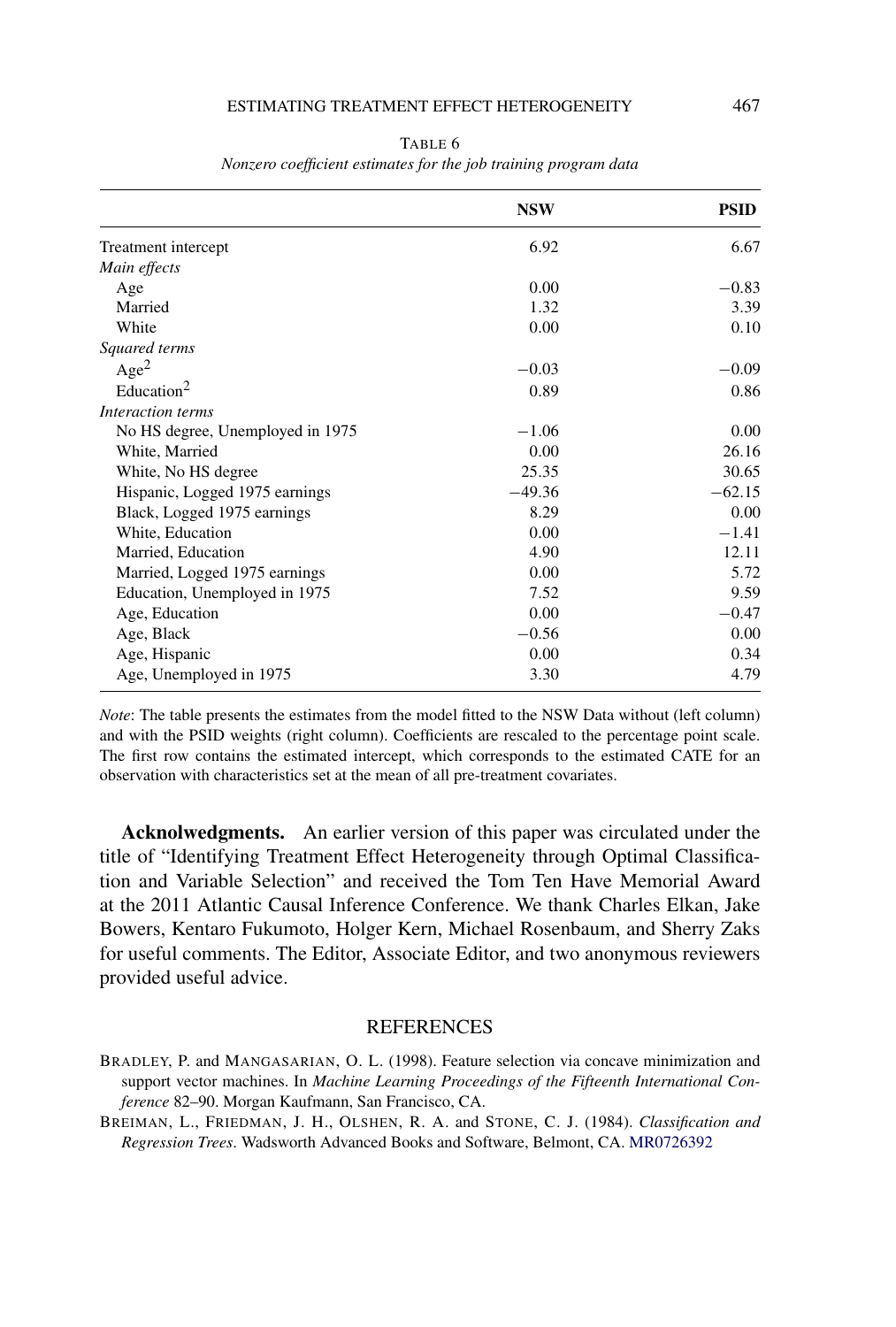- <span id="page-25-0"></span>CAI, T., TIAN, L., WONG, P. H. and WEI, L. J. (2011). Analysis of randomized comparative clinical trial data for personalized treatment selections. *Biostatistics* **12** 270–282.
- CHIPMAN, H. A., GEORGE, E. I. and MCCULLOCH, R. E. (2010). Bart: Bayesian additive regression trees. *Ann*. *Appl*. *Stat*. **4** 266–298. [MR2758172](http://www.ams.org/mathscinet-getitem?mr=2758172)
- COLE, S. R. and STUART, E. A. (2010). Generalizing evidence from randomized clinical trials to target populations: The ACTG 320 trial. *Am*. *J*. *Epidemiol*. **172** 107–115.
- CRUMP, R. K., HOTZ, V. J., IMBENS, G. W. and MITNIK, O. A. (2008). Nonparametric tests for treatment effect heterogeneity. *The Review of Economics and Statistics* **90** 389–405.
- DAVISON, A. C. (1992). Treatment effect heterogeneity in paired data. *Biometrika* **79** 463–474.
- DEHEJIA, R. H. and WAHBA, S. (1999). Causal effects in nonexperimental studies: Reevaluating the evaluation of training programs. *J*. *Amer*. *Statist*. *Assoc*. **94** 1053–1062.
- EFRON, B., HASTIE, T., JOHNSTONE, I. and TIBSHIRANI, R. (2004). Least angle regression. *Ann*. *Statist*. **32** 407–499. [MR2060166](http://www.ams.org/mathscinet-getitem?mr=2060166)
- FRANC, V., ZIEN, A. and SCHÖLKOPF, B. (2011). Support vector machines as probabilistic models. In *The 28th International Conference on Machine Learning* 665–672. ACM, Bellevue, WA.
- FRANGAKIS, C. (2009). The calibration of treatment effects from clinical trials to target populations. *Clin*. *Trials* **6** 136–140.
- FREUND, Y. and SCHAPIRE, R. E. (1999). A short introduction to boosting. In *Proceedings of the Sixteenth International Joint Conference on Artificial Intelligence* 1401–1406. Morgan Kaufmann, San Francisco, CA.
- FRIEDMAN, J. H., HASTIE, T. and TIBSHIRANI, R. (2010). Regularization paths for generalized linear models via coordinate descent. *Journal of Statistical Software* **33** 1–22.
- GAIL, M. and SIMON, R. (1985). Testing for qualitative interactions between treatment effects and patient subsets. *Biometrics* **41** 361–372.
- GELMAN, A., JAKULIN, A., PITTAU, M. G. and SU, Y.-S. (2008). A weakly informative default prior distribution for logistic and other regression models. *Ann*. *Appl*. *Stat*. **2** 1360–1383. [MR2655663](http://www.ams.org/mathscinet-getitem?mr=2655663)
- GERBER, A. S. and GREEN, D. P. (2000). The effects of canvassing, telephone calls, and direct mail on voter turnout: A field experiment. *American Political Science Review* **94** 653–663.
- GERBER, A., GREEN, D. and LARIMER, C. (2008). Social pressure and voter turnout: Evidence from a large-scale field experiment. *American Political Science Review* **102** 33–48.
- GREEN, D. P. and KERN, H. L. (2010a). Detecting heterogenous treatment effects in large-scale experiments using Bayesian additive regression trees. In *The Annual Summer Meeting of the Society of Political Methodology*. Univ. Iowa.
- GREEN, D. P. and KERN, H. L. (2010b). Generalizing experimental results. In *The Annual Meeting of the American Political Science Association*. Washington, D.C.
- GUNTER, L., ZHU, J. and MURPHY, S. A. (2011). Variable selection for qualitative interactions. *Stat*. *Methodol*. **8** 42–55. [MR2741508](http://www.ams.org/mathscinet-getitem?mr=2741508)
- HARTMAN, E., GRIEVE, R. and SEKHON, J. S. (2010). From SATE to PATT: The essential role of placebo test combining experimental and observational studies. In *The Annual Meeting of the American Political Science Association*. Washington, D.C.
- HILL, J. L. (2011). Challenges with propensity score matching in a high-dimensional setting and a potential alternative. *Multivariate and Behavioral Research* **46** 477–513.
- HOTHORN, T., HORNIK, K. and ZEILEIS, A. (2006). Unbiased recursive partitioning: A conditional inference framework. *J*. *Comput*. *Graph*. *Statist*. **15** 651–674. [MR2291267](http://www.ams.org/mathscinet-getitem?mr=2291267)
- IMAI, K. (2005). Do get-out-the-vote calls reduce turnout?: The importance of statistical methods for field experiments. *American Political Science Review* **99** 283–300.
- IMAI, K. and STRAUSS, A. (2011). Estimation of heterogeneous treatment effects from randomized experiments, with application to the optimal planning of the get-out-the-vote campaign. *Political Analysis* **19** 1–19.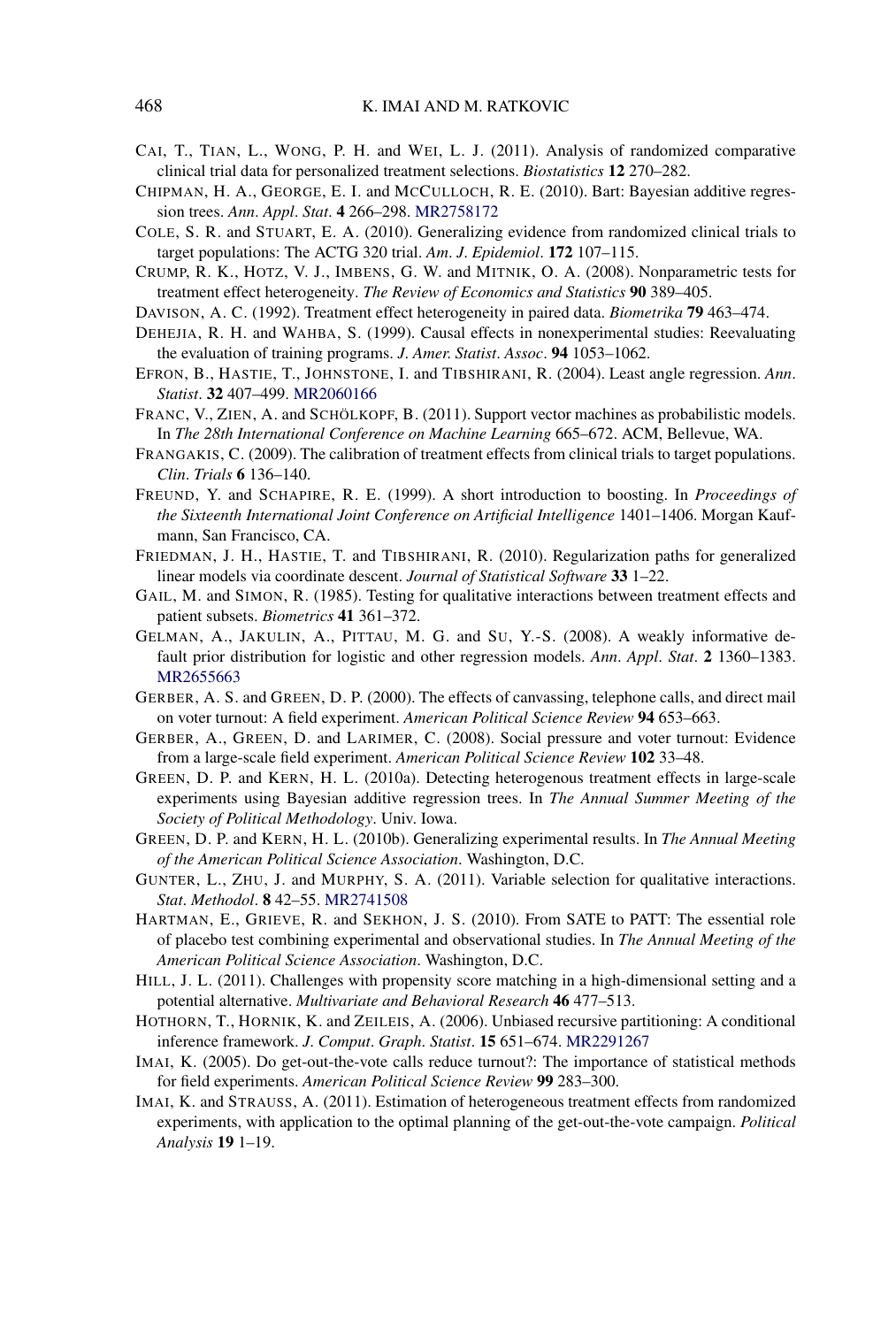- <span id="page-26-0"></span>KANG, J., SU, X., HITSMAN, B., LIU, K. and LLOYD-JONES, D. (2012). Tree-structured analysis of treatment effects with large observational data. *J*. *Appl*. *Stat*. **39** 513–529. [MR2880431](http://www.ams.org/mathscinet-getitem?mr=2880431)
- LAGAKOS, S. W. (2006). The challenge of subgroup analyses–reporting without distorting. *N*. *Engl*. *J*. *Med*. **354** 1667–1669.
- LALONDE, R. J. (1986). Evaluating the econometric evaluations of training programs with experimental data. *American Economic Review* **76** 604–620.
- LEBLANC, M. and KOOPERBERG, C. (2010). Boosting predictions of treatment success. *Proc*. *Natl*. *Acad*. *Sci*. *USA* **107** 13559–13560.
- LEE, Y., LIN, Y. and WAHBA, G. (2004). Multicategory support vector machines: Theory and application to the classification of microarray data and satellite radiance data. *J*. *Amer*. *Statist*. *Assoc*. **99** 67–81. [MR2054287](http://www.ams.org/mathscinet-getitem?mr=2054287)
- LIN, Y. (2002). Support vector machines and the Bayes rule in classification. *Data Min*. *Knowl*. *Discov*. **6** 259–275. [MR1917926](http://www.ams.org/mathscinet-getitem?mr=1917926)
- LIPKOVICH, I., DMITRIENKO, A., DENNE, J. and ENAS, G. (2011). Subgroup identification based on differential effect search—a recursive partitioning method for establishing response to treatment in patient subpopulations. *Stat*. *Med*. **30** 2601–2621. [MR2815438](http://www.ams.org/mathscinet-getitem?mr=2815438)
- LOH, W. Y., PIPER, M. E., SCHLAM, T. R., FIORE, M. C., SMITH, S. S., JORENBY, D. E., COOK, J. W., BOLT, D. M. and BAKER, T. B. (2012). Should all smokers use combination smoking cessation pharmacotherapy? Using novel analytic methods to detect differential treatment effects over eight weeks of pharmacotherapy. *Nicotine and Tobacco Research* **14** 131–141.
- MANSKI, C. F. (2004). Statistical treatment rules for heterogeneous populations. *Econometrica* **72** 1221–1246. [MR2064712](http://www.ams.org/mathscinet-getitem?mr=2064712)
- MENON, A. K., JIANG, X., VEMBU, S., ELKAN, C. and OHNO-MACHADO, L. (2012). Predicting accurate probabilities with a ranking loss. In *Proceedings of the 29th International Conference on Machine Learning*. Edinburgh, Scotland.
- MOODIE, E. E. M., PLATT, R. W. and KRAMER, M. S. (2009). Estimating response-maximized decision rules with applications to breastfeeding. *J*. *Amer*. *Statist*. *Assoc*. **104** 155–165. [MR2663039](http://www.ams.org/mathscinet-getitem?mr=2663039)
- MURPHY, S. A. (2003). Optimal dynamic treatment regimes. *J*. *R*. *Stat*. *Soc*. *Ser*. *B Stat*. *Methodol*. **65** 331–366. [MR1983752](http://www.ams.org/mathscinet-getitem?mr=1983752)
- NICKERSON, D. W. (2008). Is voting contagious?: Evidence from two field experiments. *American Political Science Review* **102** 49–57.
- PINEAU, J., BELLEMARE, M. G., RUSH, A. J., GHIZARU, A. and MURPHY, S. A. (2007). Constructing evidence-based treatment strategies using methods from computer science. *Drug and Alcohol Dependence* **88S** S52–S60.
- PLATT, J. (1999). Probabilistic outputs for support vector machines and comparison to regularized likelihood methods. In *Advances in Large Margin Classifiers* 61–74. MIT Press, Cambridge, MA.
- QIAN, M. and MURPHY, S. A. (2011). Performance guarantees for individualized treatment rules. *Ann*. *Statist*. **39** 1180–1210. [MR2816351](http://www.ams.org/mathscinet-getitem?mr=2816351)
- RATKOVIC, M. and IMAI, K. (2012). FindIt: R package for finding heterogeneous treatment effects. Available at Comprehensive R Archive Network [\(http://cran.r-project.org/package=FindIt\)](http://cran.r-project.org/package=FindIt).
- ROSENBAUM, P. R. and RUBIN, D. B. (1983). The central role of the propensity score in observational studies for causal effects. *Biometrika* **70** 41–55. [MR0742974](http://www.ams.org/mathscinet-getitem?mr=0742974)
- ROTHWELL, P. M. (2005). Subgroup analysis in randomized controlled trials: Importance, indications, and interpretation. *The Lancet* **365** 176–186.
- RUBIN, D. B. (1990). Comment on J. Neyman and causal inference in experiments and observational studies: "On the application of probability theory to agricultural experiments. Essay on principles. Section 9" [*Ann. Agric. Sci.* **10** (1923) 1–51]. *Statist*. *Sci*. **5** 472–480. [MR1092987](http://www.ams.org/mathscinet-getitem?mr=1092987)
- SOLLICH, P. (2002). Bayesian methods for support vector machines: Evidence and predictive class probabilities. *Machine Learning* **46** 21–52.